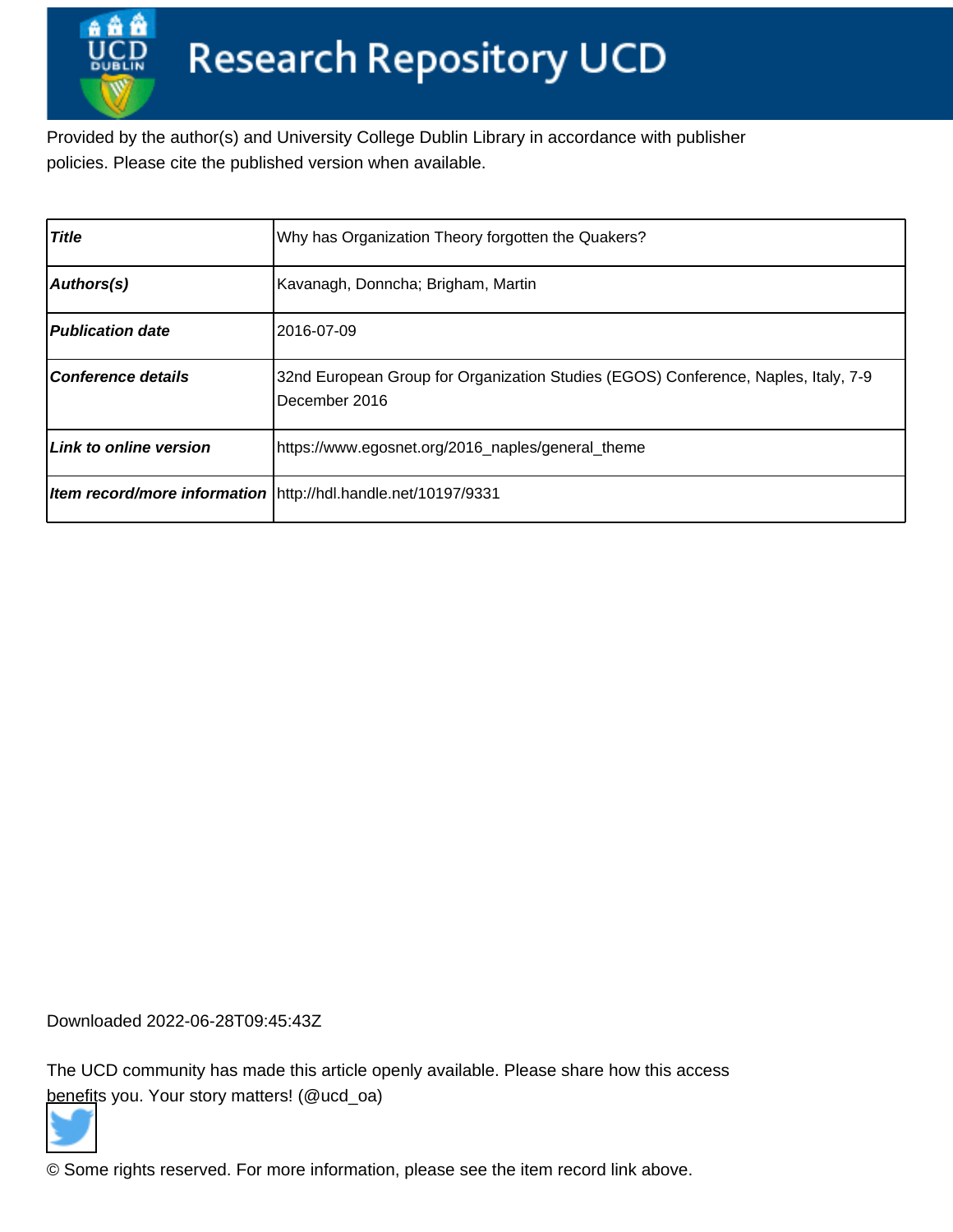# **Why has Organization Theory forgotten the Quakers?**

Donncha Kavanagh<sup>a</sup> and Martin Brigham<sup>b</sup>

<sup>a</sup>University College Dublin (UCD), Ireland (e: donncha.kavanagh@ucd.ie) <sup>b</sup>Lancaster University, UK, (e: <u>m.brigham@lancaster.ac.uk</u>)

*Sub-theme 40:* 

The Power of Ideas and Habitus: Organizing from the Past to the Present 32nd European Group for Organization Studies (EGOS) Conference July 2016

*Draft: Not to be cited without permission.*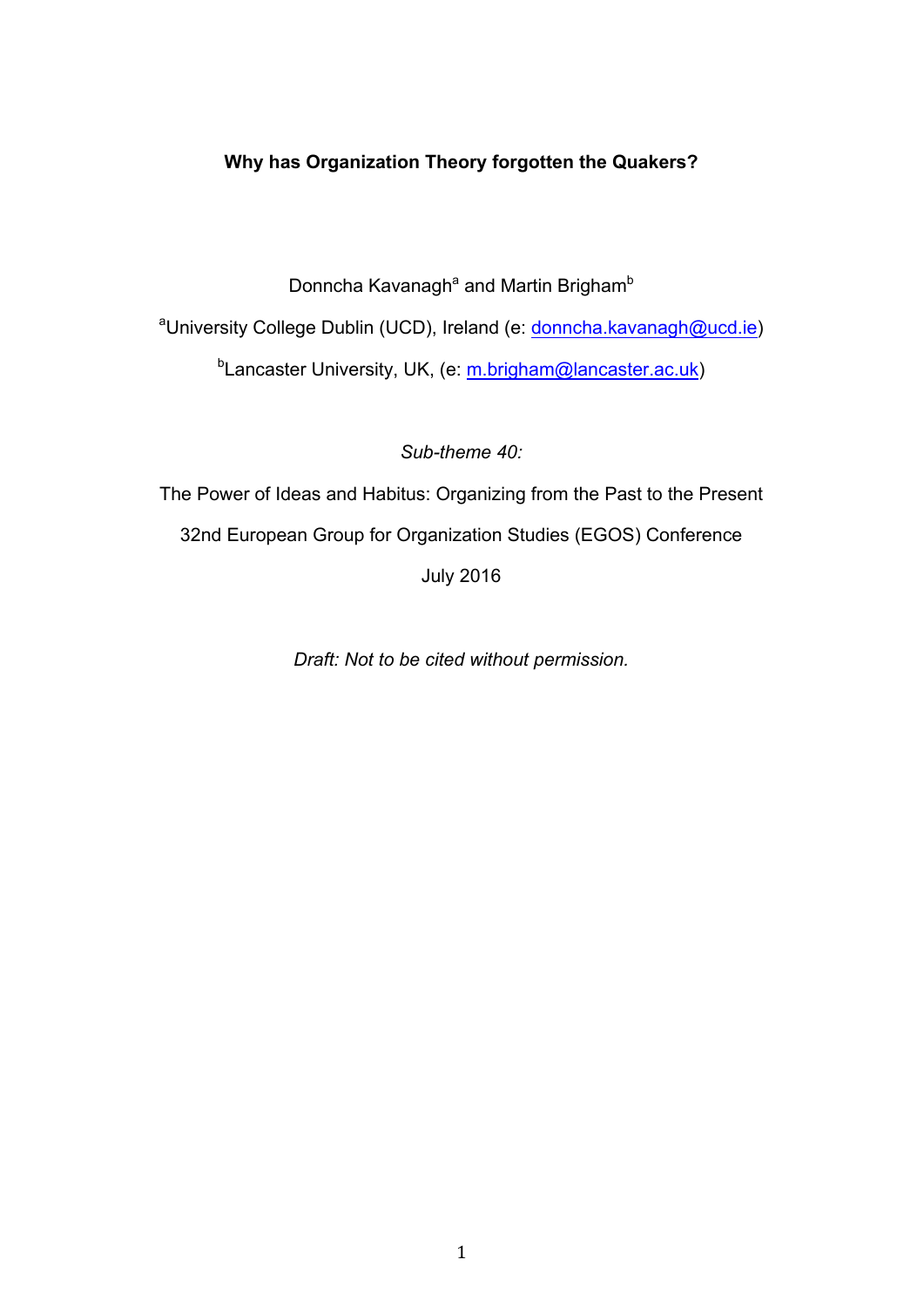# **Abstract**

This paper argues that there is much to be learned about the power of ideas and habitus through looking back at how the Quakers—who have been largely forgotten and overlooked in management studies' founding narratives—were organized and how they ran their businesses. The paper presents a brief history of the Quakers focusing on the beliefs and practices that contributed to their success from 1650 to c. 1880, and which also contributed to their demise from the latter part of the nineteenth century onwards and early decades of the twentieth century. We identify changes in nineteenth century corporate law, changing density of family networks and business clusters, the rise of new managerial elites particularly in the US, an increasing dualism between personal and company values, and the structure and practices of liberal Quaker worship and action in the world, as explaining the demise of Quaker businesses in the early twentieth century. We also reflect on the various lessons that can be learned through studying the Quakers and their approach to management for the future of management and organization studies. We conclude that this would be a prescient time to recover a focus on authenticity and play, to embrace and act morally and experimentally.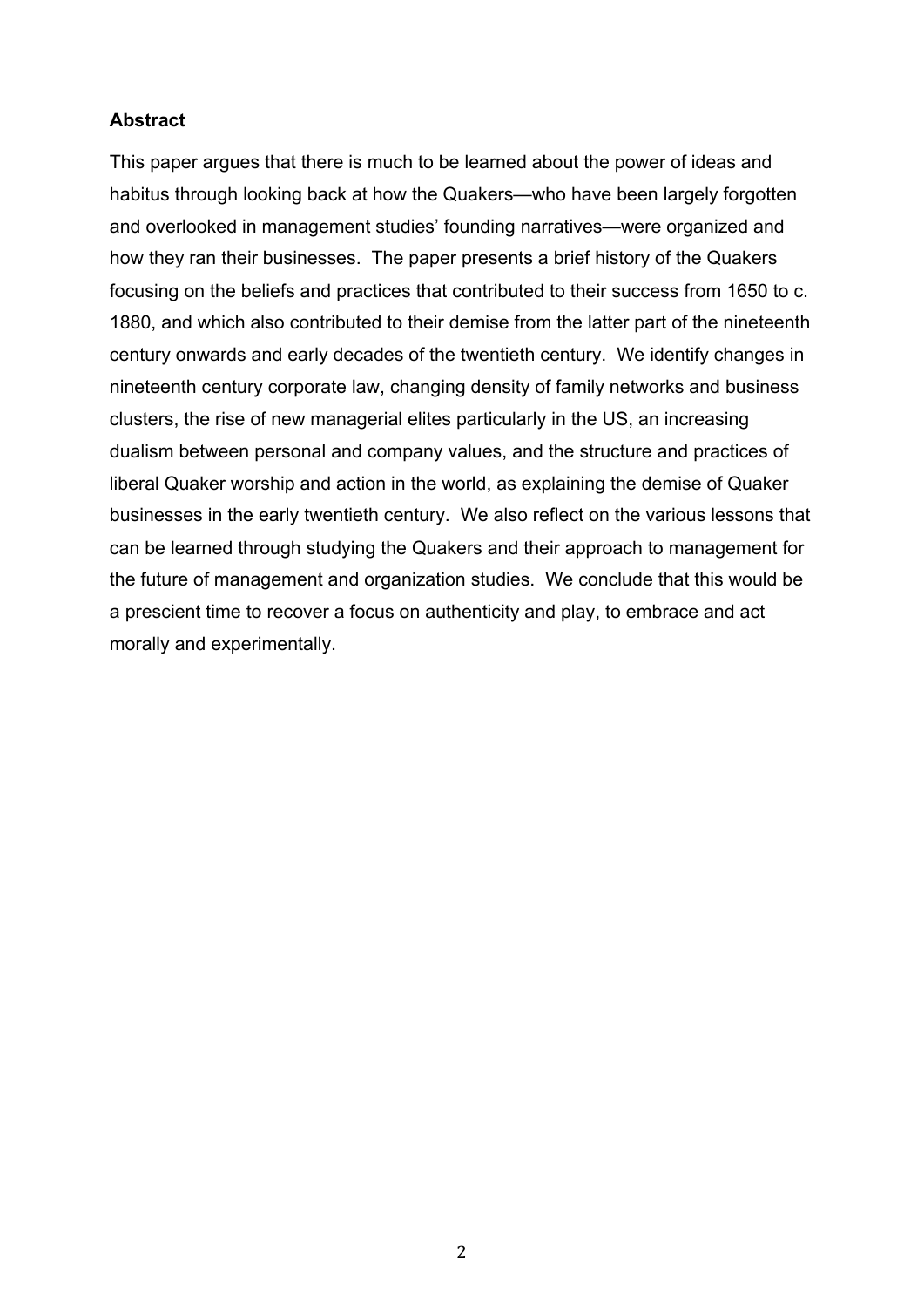### **Introduction**

In response to the invitation to "take a new look into the previously unrecognized or marginalized origins of organization theory", we explore how the Quakers have been largely forgotten, overlooked and, we argue, removed from organization and management studies' more important founding narratives. The paper is structured as follows. First, we present a brief description and history of the Quakers (also known as the *Society of Friends*, or simply *Friends*). This will be necessarily brief because a considerable amount has already been written about them, much of it by Quakers themselves who were assiduous record-keepers. Even though the Quakers underwent a number schisms during their history (i.e. orthodox, evangelical and liberal), the various branches share a common ideology which we summarise. What principally concerns us is the Quakers' remarkable success in business and commerce, especially during the eighteenth and nineteenth centuries. This success has been long recognised by the Quakers and also by industrial and business historians, even though it is largely absent from the history of management thought. Part of our objective is to better integrate this narrative into management and business history, which we do by describing those Quaker beliefs and practices that seemed to provide the basis for their success in business, and we analyse these in relation to contemporary debates within the management literature. We then proceed to examine the decline of Quaker businesses from the late nineteenth century, a decline that we link with the rise of managerialism. We argue that the Quakers' absence from the history of management thought is neither an accident nor an oversight, but rather is best understood as a deliberate, political act that benefitted a new managerial elite that emerged out of mid-nineteenth century initiatives in corporate law, specifically the Limited Liability Act of 1855, the Joint Stock Companies Act of 1856, and the Companies Act of 1862.

### **A Disproportionate Influence**

Quakers (also known as Friends) are members of the Religious Society of Friends, which today has about 360,000 members across the world. At the centre of Quaker thought and practice is the idea that the basis of their faith is a direct relationship with and experience of God or the Divine, unmediated by creeds, rituals or a religious hierarchy. Because there is no creed to follow, many Quakers—particularly 'unprogrammed Friends' in the UK, Ireland and US—no longer see themselves as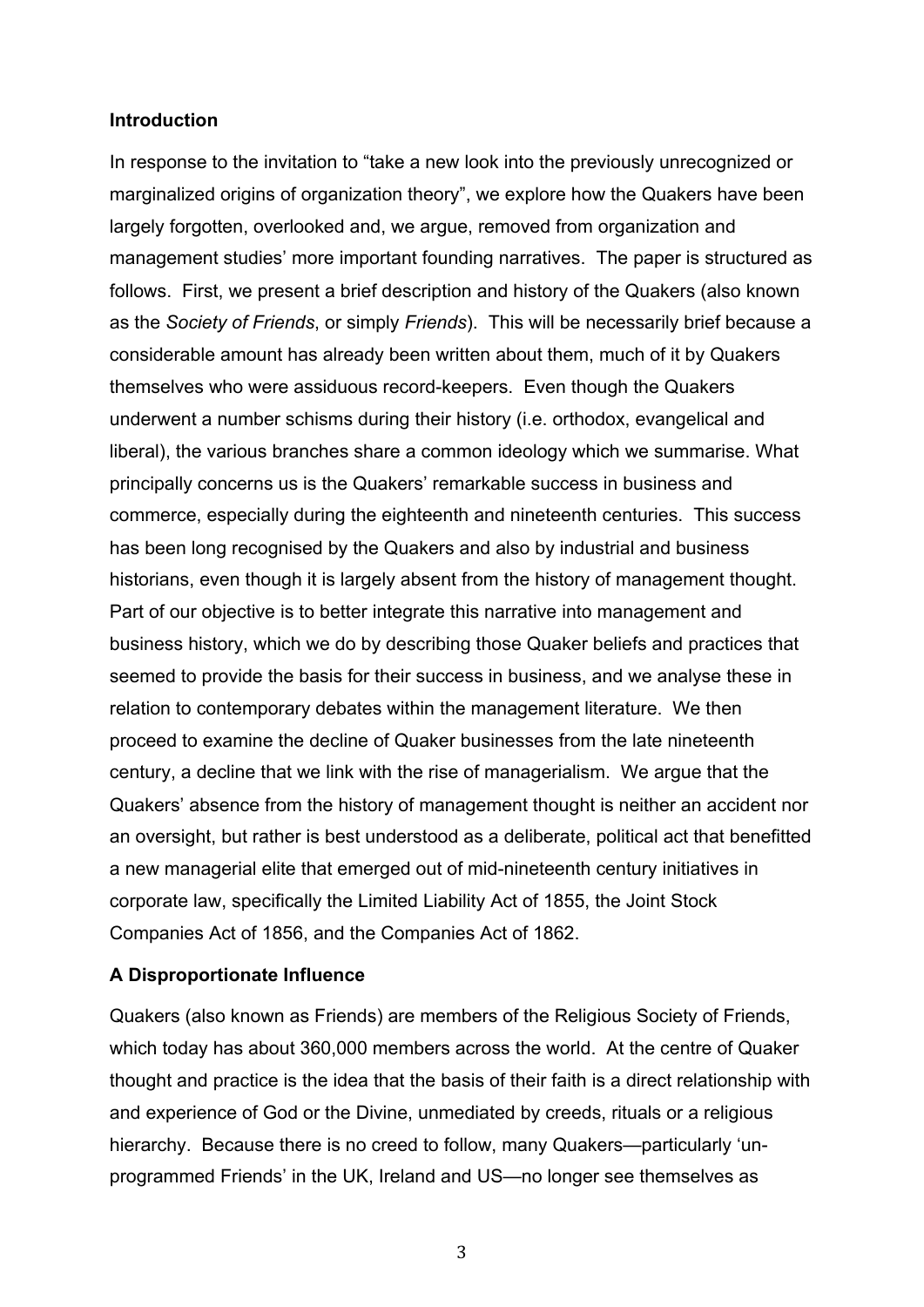Christians or waiting to be saved by the resurrection of Christ, which means there is now a diversity of non-theist Quakers, Buddhist Quakers, Muslim Quakers, etc. And while there are now different branches of Quakerism—Conservative, Liberal, Pastoral, and Evangelical—all Quakers share beliefs that go back to the foundation of the movement in the mid-seventeenth century. We are interested in Quakerism in England, Wales and Ireland from around 1650 to 1930 and so our analysis is focused on the Liberal branch of Quakerism (Navias 2012:4-11).

Quakerism emerged as a non-conformist religious movement in the political unrest, religious turmoil and civil upheaval of 1650s England—within the period that historians call the 'Century of Revolution'. It was founded by George Fox (1624– 1691), a shoemaker from Leicestershire. The Quakers have always been small in number: in 1680, when their strength was probably at its height, there were approximately 60,000 in England and Wales (1.15% per of the population), with the number dropping to 19,800 (0.21%) in 1800 and 13,859 (0.07%) in 1860 (Wrigley and Schofield 1989: 92–5). In 2012, the number of Quakers in England and Wales was 13,906 which is almost identical to the 1860 number though the percentage of Quakers in the population has now dropped to 0.02%. Currently there are 1,500 Quakers in Ireland (also 0.02% of the population).

Though small in number today, this relative invisibility belies their historical and contemporary impact, as they have produced a remarkable and disproportionate number of businesspeople, scientists, thinkers, and campaigners for justice, peace and human rights (Furtado 2013). The British industrial system was based on family owned businesses, an extraordinary number of which were Quaker owned including many of the largest and most technologically advanced. Table 1 lists some of the more important Quaker companies, most of which were formed in England and Wales. Many of these have now been merged into or acquired by other companies and so their Quaker roots can be easily forgotten. And while other enterprises might not be described as Quaker, members of the Society of Friends played central roles in the formation of major companies like IBM (Belden, 1962), Sony, Price Waterhouse and J. Walter Thompson (Windsor 1980). Quakers have traditionally campaigned for human rights and actively engaged in conflict resolution: for example, Quakers founded Oxfam in 1942, they were awarded the Nobel Peace Prize in 1947, and, since 2001, Elizabeth Fry, the nineteenth century Quaker campaigner for the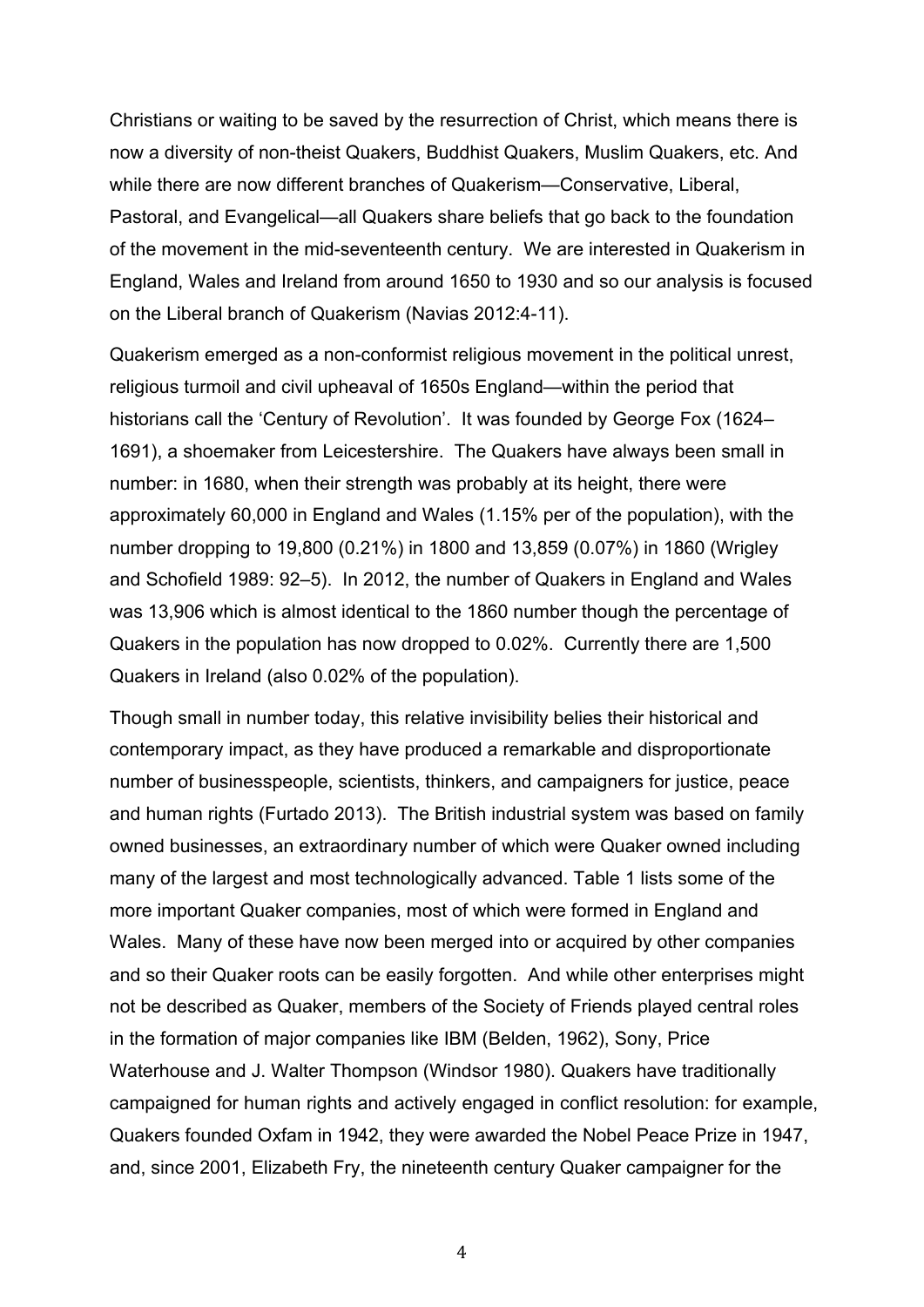humane treatment of prisoners, has been depicted on the Bank of England £5 note.

| <b>Sector</b>                                                                                       | <b>Company/Family</b>                                                                                         |  |
|-----------------------------------------------------------------------------------------------------|---------------------------------------------------------------------------------------------------------------|--|
| <b>Accounting</b>                                                                                   | Price Waterhouse (1865)                                                                                       |  |
| <b>Banking</b>                                                                                      | Barclays (1690), Lloyds (1765), Guerney (1775)                                                                |  |
| <b>Biscuits</b>                                                                                     | Huntley & Palmer (1822), Carr (1831), Jacobs (1851)                                                           |  |
| <b>Brewing</b>                                                                                      | Truman & Hanbury (1781), Young & Co. (1831), Burton (1842)                                                    |  |
| <b>Chemicals</b>                                                                                    | Allen & Hanbury (1715), Crosfields (1814), Reckitt (1840), Albright &<br>Wilson (1856)                        |  |
| <b>Chocolate</b>                                                                                    | Fry's (1761), Huntley & Palmers (1822), Cadbury (1824), Rowntree<br>(1862)                                    |  |
| <b>Clockmaking</b>                                                                                  | Tompion (1670), Quare (1671), Graham (1738), Huntsman (1740)                                                  |  |
| <b>Glass</b>                                                                                        | Waterford Crystal (1783)                                                                                      |  |
| <b>Engineering</b>                                                                                  | Ransomes (1789), Baker Perkins (1878)                                                                         |  |
| <b>Life Insurance</b>                                                                               | Friends Provident (1832)                                                                                      |  |
| <b>Match</b><br>manufacturing                                                                       | Bryant & May (1843)                                                                                           |  |
| <b>Metals</b>                                                                                       | Bristol Brass Company (1702), London Lead Mining (1705), Rawlinson<br>(1720), Huntsman (1740), Ransome (1789) |  |
| <b>Newspapers</b>                                                                                   | News Chronicle (1855)                                                                                         |  |
| Paper &<br><b>Packaging</b>                                                                         | John Dickinson Stationary (1804), E.S. & A. Robinson (1844)                                                   |  |
|                                                                                                     | Pottery & China   Cookworthy (1730), Champion (1773),                                                         |  |
| <b>Retailing</b>                                                                                    | Laws Stores (1885)                                                                                            |  |
| <b>Shoemakers</b>                                                                                   | C & J Clark (1825)                                                                                            |  |
| <b>Shipbuilding</b>                                                                                 | Swan Hunter (1880)                                                                                            |  |
| <b>Steelmaking</b>                                                                                  | Consett Iron Company (1864), Stewarts & Lloyds (1859)                                                         |  |
| <b>Textiles</b>                                                                                     | Gurney (1683), Were (1686), Barclays (1690), English Sewing Cotton<br>(1897)                                  |  |
| Note: Because of mergers, acquisitions and name changes, the dates indicated might be<br>contested. |                                                                                                               |  |

Table 1: Some important Quaker companies.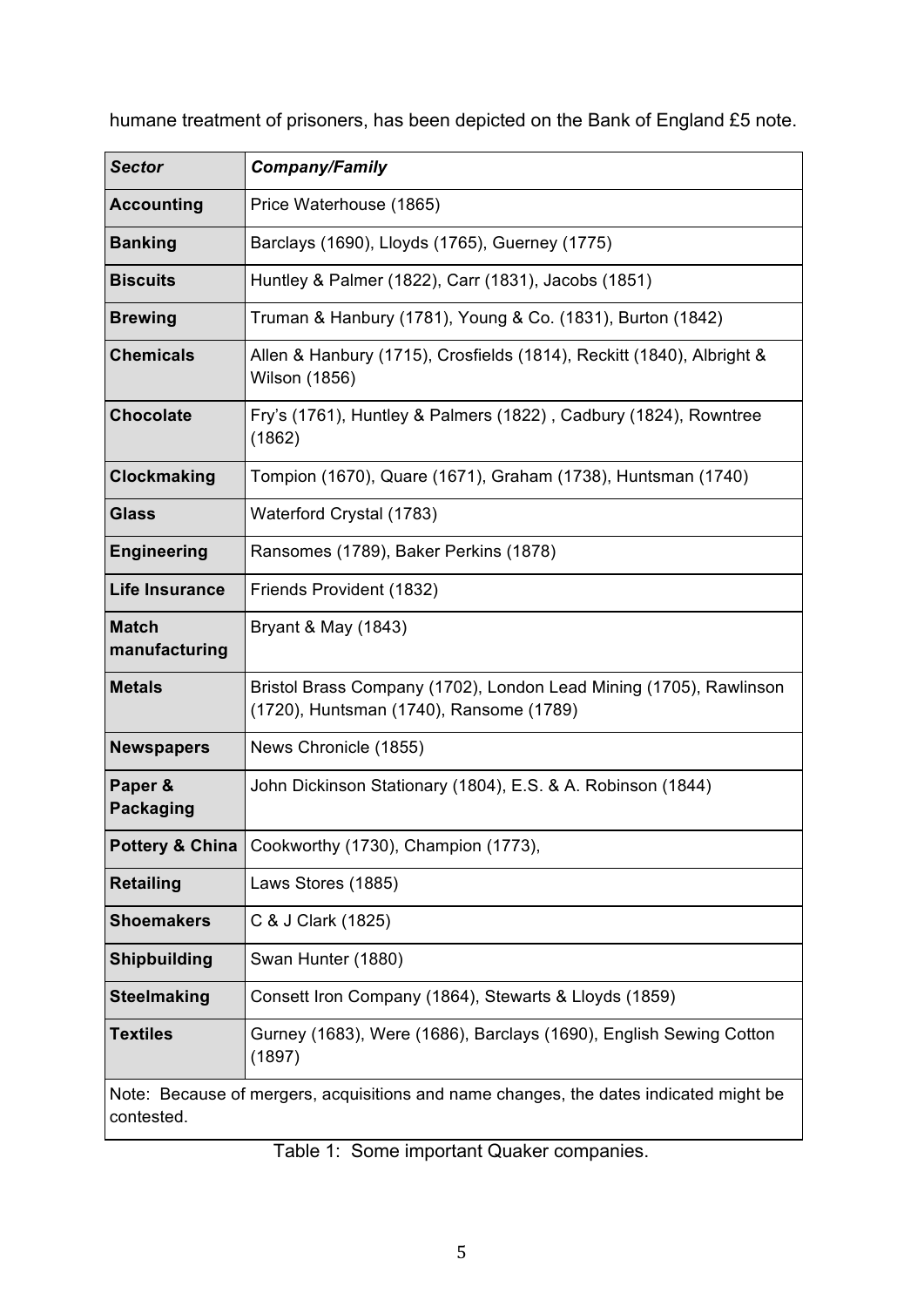In the United States, two Presidents—Herbert Hoover and Richard Nixon—were Quakers, as was the frontiersman Daniel Boon, though the most famous Quaker is probably the English aristocrat William Penn, a real estate entrepreneur and the founder of the Province of Pennsylvania, which would later become the State of Pennsylvania. In the sphere of Organization and Management Studies, Frederick Taylor was the son of a notable Quaker family in Philadelphia, while Mary Parker Follett and Wroe Alderson (often spoken of as the father of marketing) were active Quakers. It was in this American milieu that another Quaker, Joseph Wharton, founded America's first business school, the Wharton School in the University of Pennsylvania, in 1881 to teach how to manage a business and respond to cycles of economic activity (Baltzell 1996). Wharton also co-founded and was the major shareholder of Bethlehem Steel Corporation, which employed Frederick Taylor in 1898 with the express purpose of applying more scientific approaches to managing the factory (Copley 1923).

Quaker businesses were highly innovative and their ongoing commercial success was typically based on the development of new technologies and processes, drawing on the latest scientific thinking; many of the leading botanists and chemists during the eighteenth century were Quakers (Raistrick 1950/1968). They were also innovative with respect to the management and social aspects of their businesses, and were the first—or among the first—to adopt a wide range of business initiatives as catalogued in Table 2 (drawn from Windsor's (1980) study of Quakers in business).

| <b>Marketing</b>             | Fixed prices; press advertising.                                                                                                                                                                                                                                    |
|------------------------------|---------------------------------------------------------------------------------------------------------------------------------------------------------------------------------------------------------------------------------------------------------------------|
| <b>Operations</b>            | Vertical integration of extraction, production and distribution                                                                                                                                                                                                     |
| <b>Finance</b>               | Commercial paper                                                                                                                                                                                                                                                    |
| <b>Employee</b><br>relations | Adult education on company time; hot meals for employees; housing for<br>employees to be purchased over time at cost and low interest rates;<br>workers hostels; pensions; pensions for widows; indexed pensions; free<br>medical and dental services for employees |
| Governance                   | Functional department organisation; multidivisional organisation;<br>participative management; consensus building; works councils; appeals<br>committees; profit sharing; cooperative ownership; employee selection<br>of managers.                                 |
| <b>Accounting</b>            | Formal accounting and auditing                                                                                                                                                                                                                                      |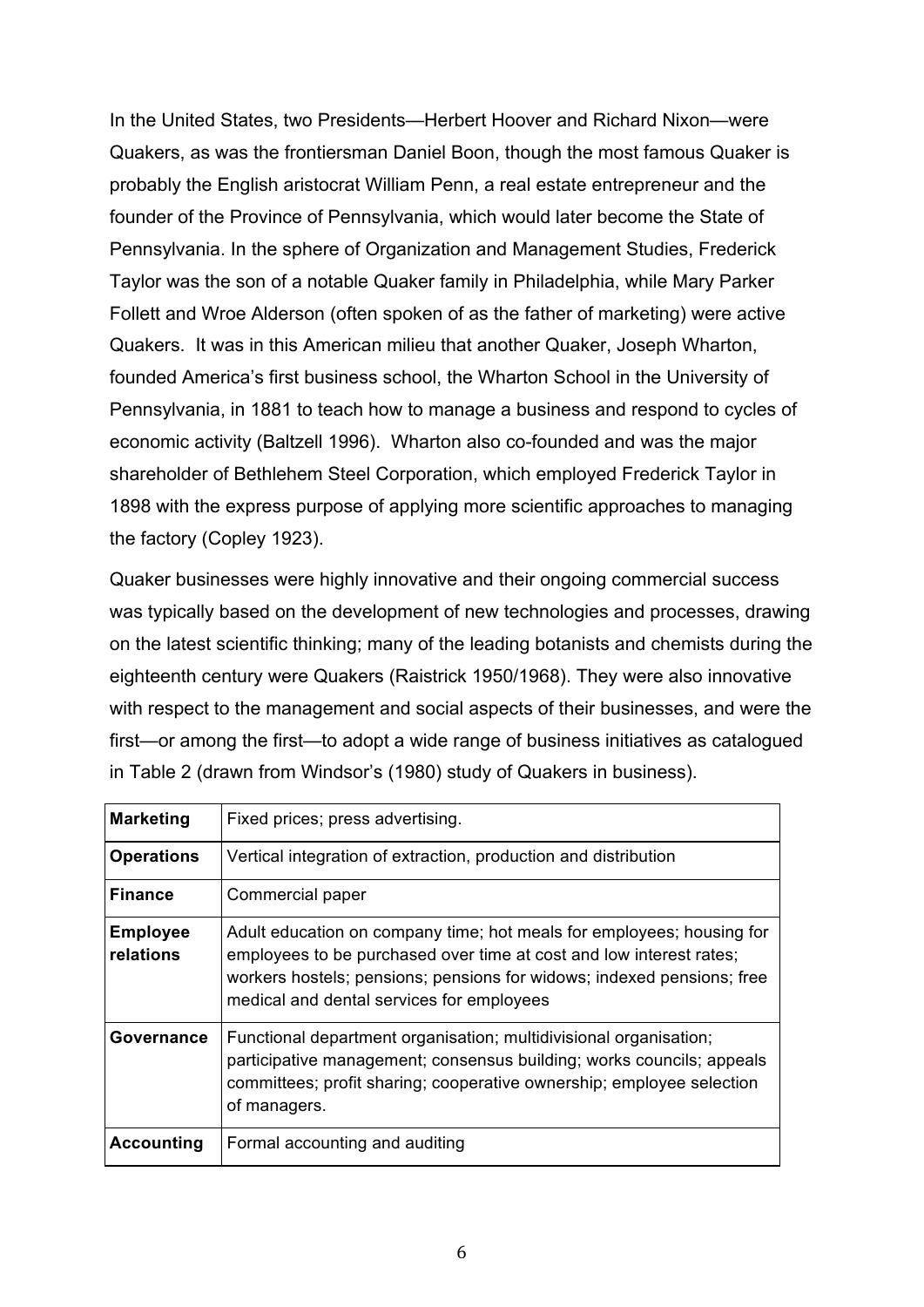| R&D            | Research & development departments; hiring of university professors as<br>consultants. |
|----------------|----------------------------------------------------------------------------------------|
| <b>Banking</b> | Provincial Banking; the cheque; bills of exchange                                      |
|                | Table 2: Business initiatives formulated or early adopted by Quakers                   |

Yet, they have been largely ignored in the management literature and, surprisingly, in the history of management thought, which typically locates the discipline's origins in the mid to late 19th century, well over a century after most of the Quaker businesses had been founded and at a point when many of the businesses were drifting out of Quaker control. For instance, Barley and Kunda (1992) begin their story about the evolution of managerial ideologies in 1870; Eastman and Bailey (1998) start their story in 1890, as does Guillén (1994) when he identified scientific management as the first management model; Shenhav (1995; 1999) begins his study of the (engineering) foundations of organization theory in 1879; Wren (1997: xii) notes that 'about 1880…the literature took a quantum jump as a result of the workshop management movement'; while Towne (1886), one of the first engineers to see management as a new social role for engineers, published his influential article, *The Engineer as an Economist*, in 1886. Significantly, all of these authors focused on the United States of America, which at least partly explains why they overlook the Quakers who were, in the main, located in England, Wales and Ireland.

# **Quakers in Business**

Case studies are a useful way of understanding the Quaker approach to business. Here, we are fortunate because the Quakers, as dedicated and conscientious recordkeepers of Friends who were imprisoned or had passed away, have left a significant store of documents that give an excellent insight into how they organised as well as their involvement in science, industry and society. In particular, the *Quakerism and Industry* reports published by the Quaker employers' conferences between 1918 and 1948 (1918, 1928, 1938, 1948) provide a unique record of Quaker debates about business during the first half of the twentieth century. And while they may have been largely overlooked and forgotten in the fields of Organization and Management Studies, numerous books and articles have been written about them. This paper draws on various texts documenting their involvement in business and science (Emden 1939; Child 1964; Walvin 1997; Roberts 2004; King 2014) including some authored by Friends (Raistrick 1950/1968; 1953; Windsor 1980). The historical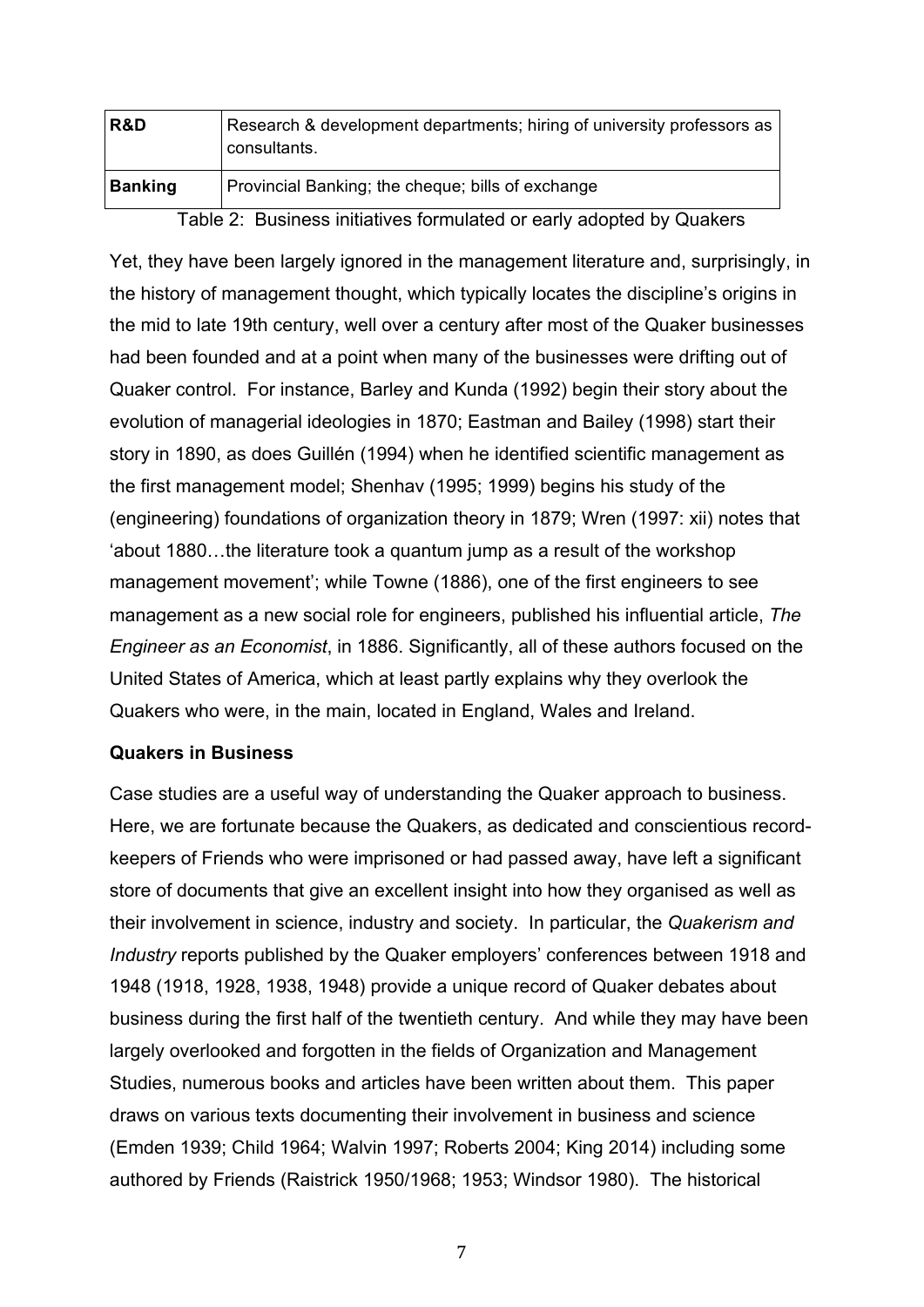record is comprehensive and so only some brief cases will be included here, the purpose being to identify some salient features that span across the different cases.

The Quakers were very much modern, and modernisers in business practice, believing in science and technology as emblematic of the rupture of modernity. They were consistently innovative in business and were quick to experiment with and apply new scientific and engineering ideas and technologies. This interest in experimentation can also be linked to what is sometimes called their 'experiential Christianity'—i.e. their emphasis on 'inward sacraments' and the present moment rather than rituals, creeds and holy books (Navias 2012: 1). Their scepticism towards authority and received wisdoms—some see Quakerism as a 'religion of uncertainty' (Pym 1999:137)—also made them ready and willing to formulate new explanations for the world, an attribute that aligned them well with the emerging scientific ethos of their time. Hence it is perhaps no surprise that their influence was most important during the 18<sup>th</sup> and 19<sup>th</sup> centuries when Britain led the industrial revolution and dominated world trade and commerce.

One of the earliest advances was made by Abraham Darby I who scientifically studied brass production and founded the world's first metallurgy laboratory in 1702. In 1709 he developed the coke-fuelled blast furnace which was a seminal moment in the Industrial Revolution (1760–1820) as it enabled the production of large quantities of iron that was the raw material for steam engines, bridges, and many of the inventions of the 19th century. Darby and his son, Abraham Darby II, made numerous other innovations in metal production while his grandson, Abraham Darby III (1750-1789) implemented various measures to improve the conditions of his workforce, including buying farms to grow food during times of food shortage, building houses for his workers, and paying higher wages than the norm (Raistrick 1953).

Allen & Hanburys was another Quaker business from that period that was also based on the application of science, in this case in the field of pharmacology. The company was founded in 1715 by Silvanus Bevan, a Welsh Quaker, and was successful but unspectacular for many years. However, it was only after the well-known scientist, William Allen, also a Quaker, joined in 1792 that the company really prospered. Allen's nephew, Daniel Hanbury joined the company in 1808 and by the second half of the  $19<sup>th</sup>$  century the company had large scale operations producing infant food,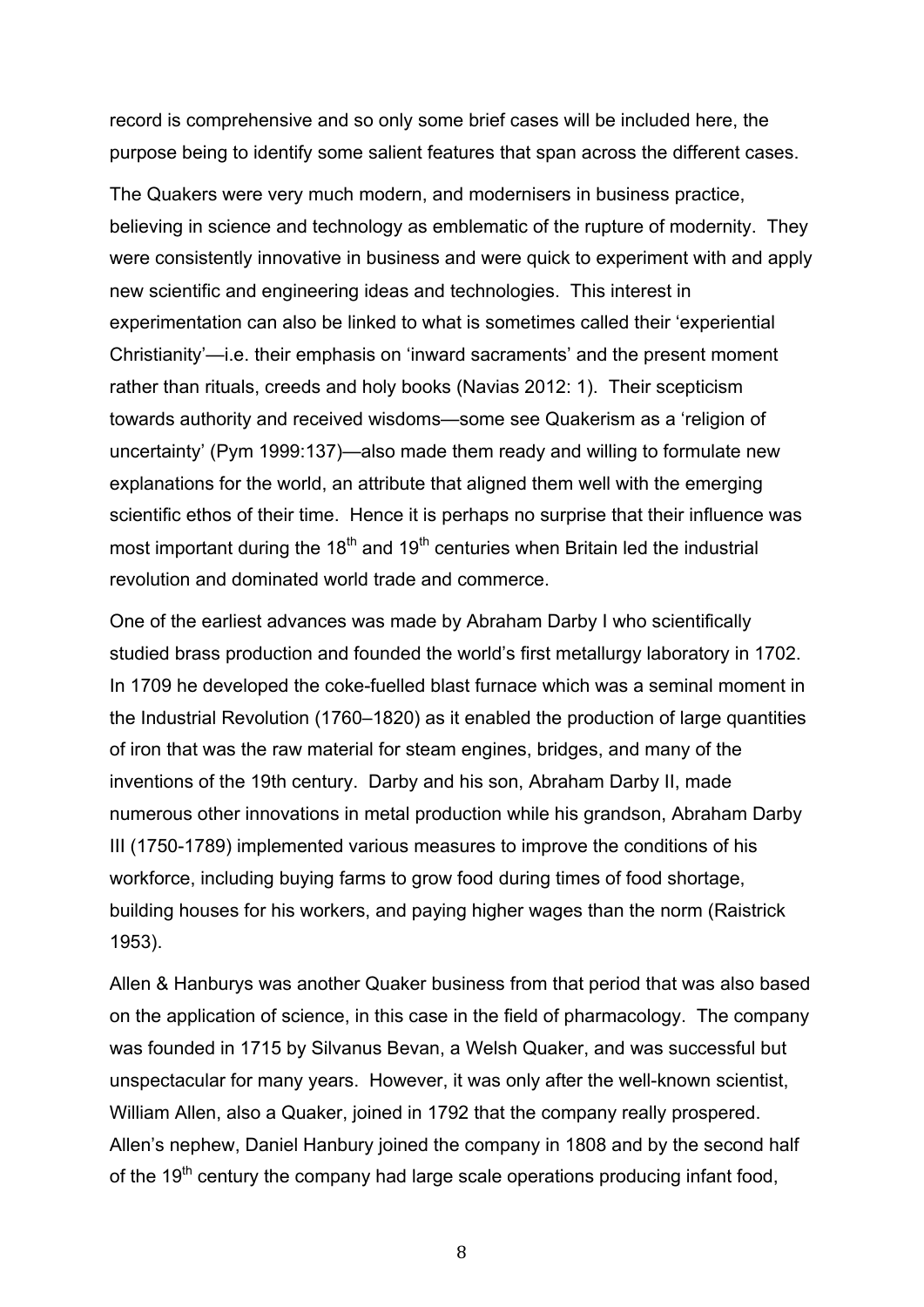medicated pastilles, malt preparations, cod liver oil and a variety of pharmaceutical and medical goods with branches and agencies around the world (Chapman-Huston and Cripps 1954). It was acquired by Glaxo Laboratories in 1958.

A similar slow-burning model of development can be seen in other Quaker companies from that period. For instance, the chocolate industry has been dominated by three firms— Fry's, Cadbury's and Rowntree, which were founded by Quakers in 1761, 1824 and 1862 respectively— that were extremely innovative in terms of products, production processes and what might now be called 'human resource strategies' (though the Quakers would never use such a term) over many decades after their founding. However, the companies only experienced significant growth in the late  $19<sup>th</sup>$  and early 20<sup>th</sup> centuries at which point they dominated the confectionary market in the UK.

The Quakers were opportunistic and willing to take risks, and hence Quaker companies often became quite diversified. For instance, Arthur Darby I was involved in the copper, brass, and iron industries and his innovations ranged from the blast furnace to new methods for casting brass items. Joseph Crosfield ran a grocery business, a soap factory, a candle-making business, and invested in glass-making, railways, a cotton mill and various other enterprises, many of which lost money. Isaac Reckitt was another Quaker businessman who initially established a milling business in Boston, then a corn business in Nottingham, and then a starch-making business in Hull in 1840. This company, Reckitt & Sons, diversified into black lead, laundry blue, household polish manufacturing, and in the early twentieth century it developed household disinfectants including well-known brands like Dettol and Harpic. Reckitts merged with J & J Coleman in 1938 and that entity subsequently merged in 1999 with the Dutch company Benckiser NV, eventually becoming RB in 2014.

John Freame (1669 - 1745) was another Quaker businessman who, as well as being a goldsmith, had interests in the mining of precious metals and the grocery trade. In 1736, his son Joseph took James Barclay as a partner and that partnership became increasingly devoted to banking, eventually becoming Barclays Bank. Similarly, the history of Lloyds Bank began when the Welsh Quaker Sampson I Lloyd (1664-1724) moved to Birmingham in 1698 to avoid persecution—Birmingham was not incorporated and so dissenting preachers were not barred from preaching there.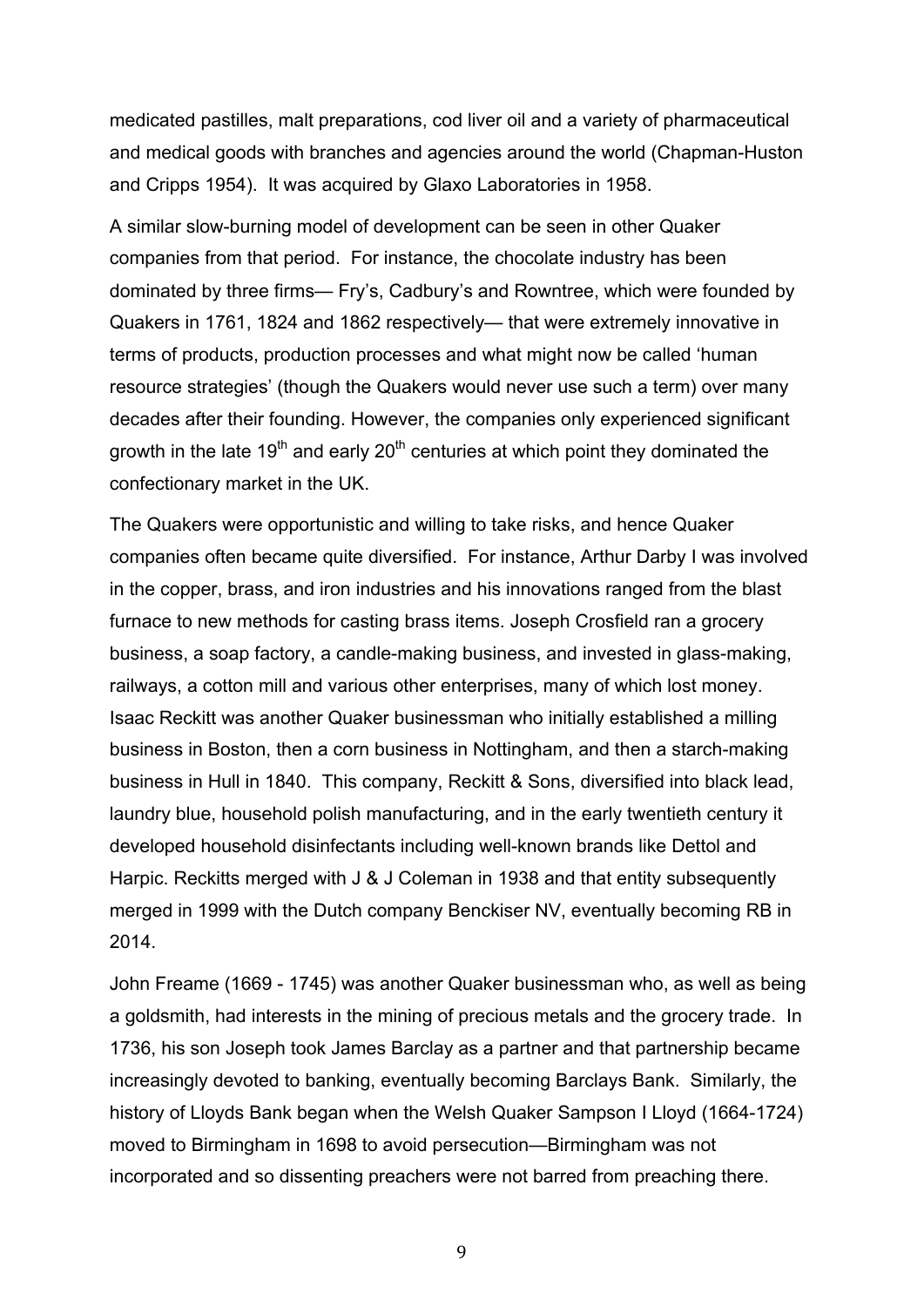Birmingham was especially tolerant of Quakers and religious dissent, and indeed it has been long associated with the Quakers; Cadburys was based there and, in the late nineteenth century, George Cadbury developed Bourneville as a model village four miles south of Birmingham. Lloyd became an ironmaster and this business thrived to the point that the Lloyd family began to lend money to smaller manufacturers and, following a succession of changes of name and partners, the business eventually became Lloyds Bank. Similar stories abounded which is why, by 1826, there were at least seventy-four banks founded or owned by Quakers (Walvin 1997: 2). Not surprisingly, given the strong links between Quakers, Quaker banks often merged with or acquired other Quaker banks. For instance, Barclays Bank dates from 1896 when 20 local banks —all of them Quaker-run—merged to form Barclay & Co, taking the name from their London constituent. Barclay's subsequently acquired two other Quaker banks, J. & L. W. Pease Bank in 1902 and Gilletts Bank in 1919.

#### **Quaker Beliefs**

Any analysis of the Quakers' success in business has to refer to the sect's beliefs and practices that have been persistently reproduced since the Quakers emerged in the mid-seventeenth century. We discuss these in turn even though they are obviously inter-linked. Their most important belief, perhaps, is that there is something of God in every human soul, or the idea 'that of God in everyone', often referred to as the 'Inner Light'. Believing that there is God in everyone means that each person is of particular interest as an individual, and of equal interest. Hence, the Quaker philosophy is essentially liberal and individualistic, which is why they would be opposed to the notion of 'human resource management' because depicting humans as a resource and as a means to an end of production would be inimical to the idea of individual uniqueness and personality as an end in itself. For similar reasons they were not enamoured with the idea of trade unions because (a) unions are collectivist rather than individualist in nature, and (b) unions are premised on the notion that workers' interests conflicted with those of employers, and would therefore necessarily lead to conflict, to which they were fundamentally opposed. Interestingly, the long-standing Quaker tradition of individualism seems to have presaged the move away from collectivism that occurred in industrial relations in the late twentieth century (Storey and Bacon 1993; Deery and Mitchell 1999). More broadly, Quakers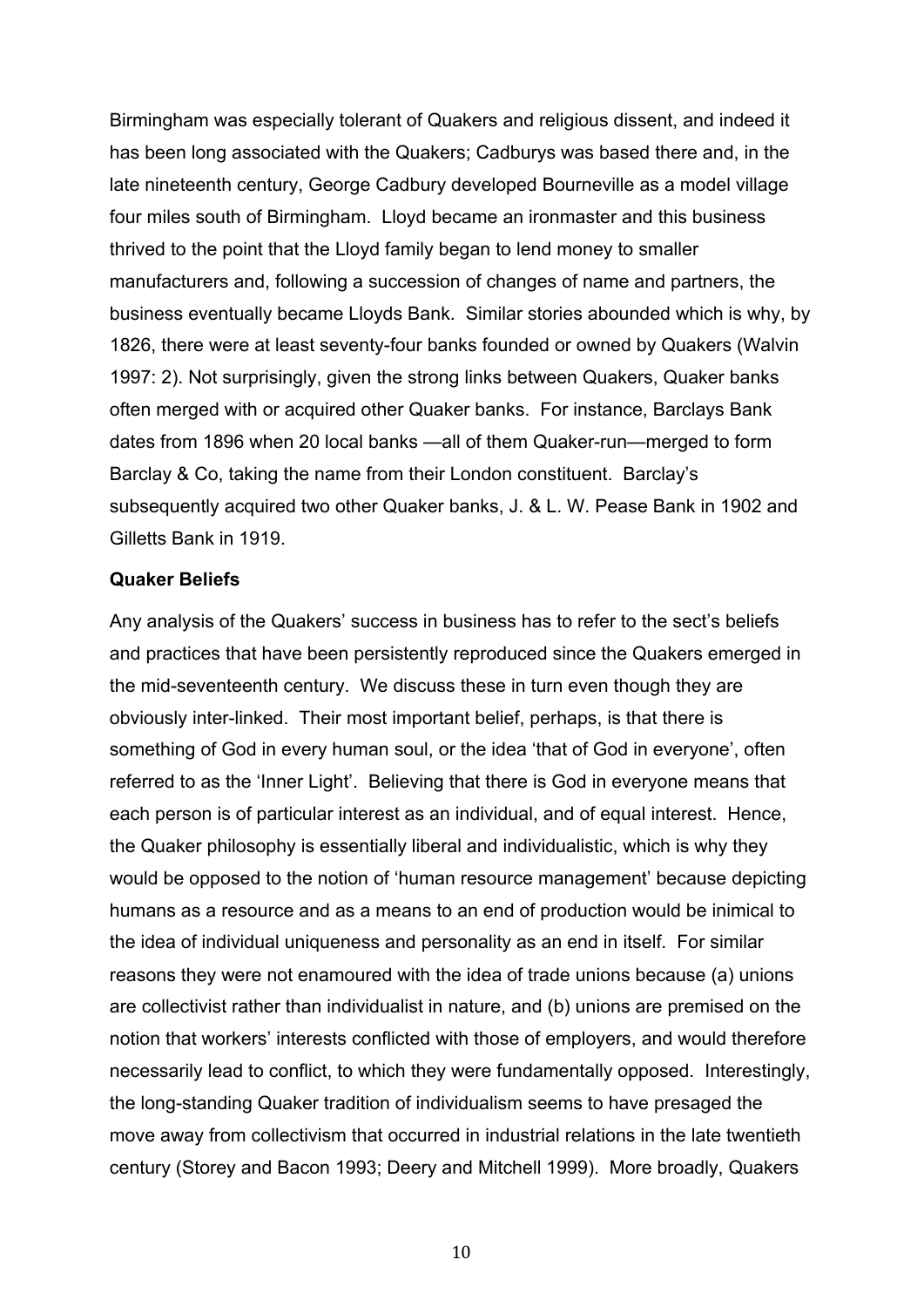did not endorse the socialist tradition because of its focus on collective action, power and social class. Instead, Quaker businesses were characterised by benevolent paternalistic control, coupled with an acute sense of the employer's moral duty to employees instantiated in the type of innovative and extensive welfare benefits identified in Table 2.

The contention 'that of God in everyone' means that the first Quakers believed that everyone is *equal* before God. From this belief, traditional distinctions (in language, conduct, dress, for example) were irrelevant, as was hierarchy, formal or paid leadership or ministers, and they saw no need for an educated clergy to lead and interpret 'holy' books. Consequently they had no place for creedal formulas or set rituals; for them, turning to their inner spirit in the present moment was more important than biblical stories about the past or narratives about salvation in the future. This egalitarian philosophy meant that the original Quakers were hostile to established authority, and so they would not pay tithes to the church, nor remove their hats to acknowledge superiors, nor swear oaths as they were required to do at the time. This got them into all sorts of trouble with the authorities and they were consequently persecuted from the earliest years, but most especially in the second half of the seventeenth century: by 1660 more than 4000 Quaker men were incarcerated. The persecution extended to New England where the Puritan theocracy executed four Quakers between 1659 and 1661.

This committment to egalitarianism and individualism has, from the outset, created some tension for Quaker businessmen (and they were almost always men) as they were against the exploitation and profit of one individual at the expense of another, and this made them increasingly concerned with the morality of business profit, particularly with the Slavery Abolition Act in 1833. However, this uneasiness did not stop them from engaging in business, even if one Quaker businessman asserted that the 'the title of Quaker employer…[is] a flat contradiction in terms' (Society of Friends 1938: 23). Instead, it merely spurred those Quakers who went into business to devise and implement a range of democratic structures and processes in the workplace, which have been a feature of Quaker businesses since the seventeenth century (Raistrick 1950/1968). These structures went as far as recognising the principle of joint control, with workers taking part in the commercial and financial administration of the business. For example in 1916, Joseph Rowntree (1836–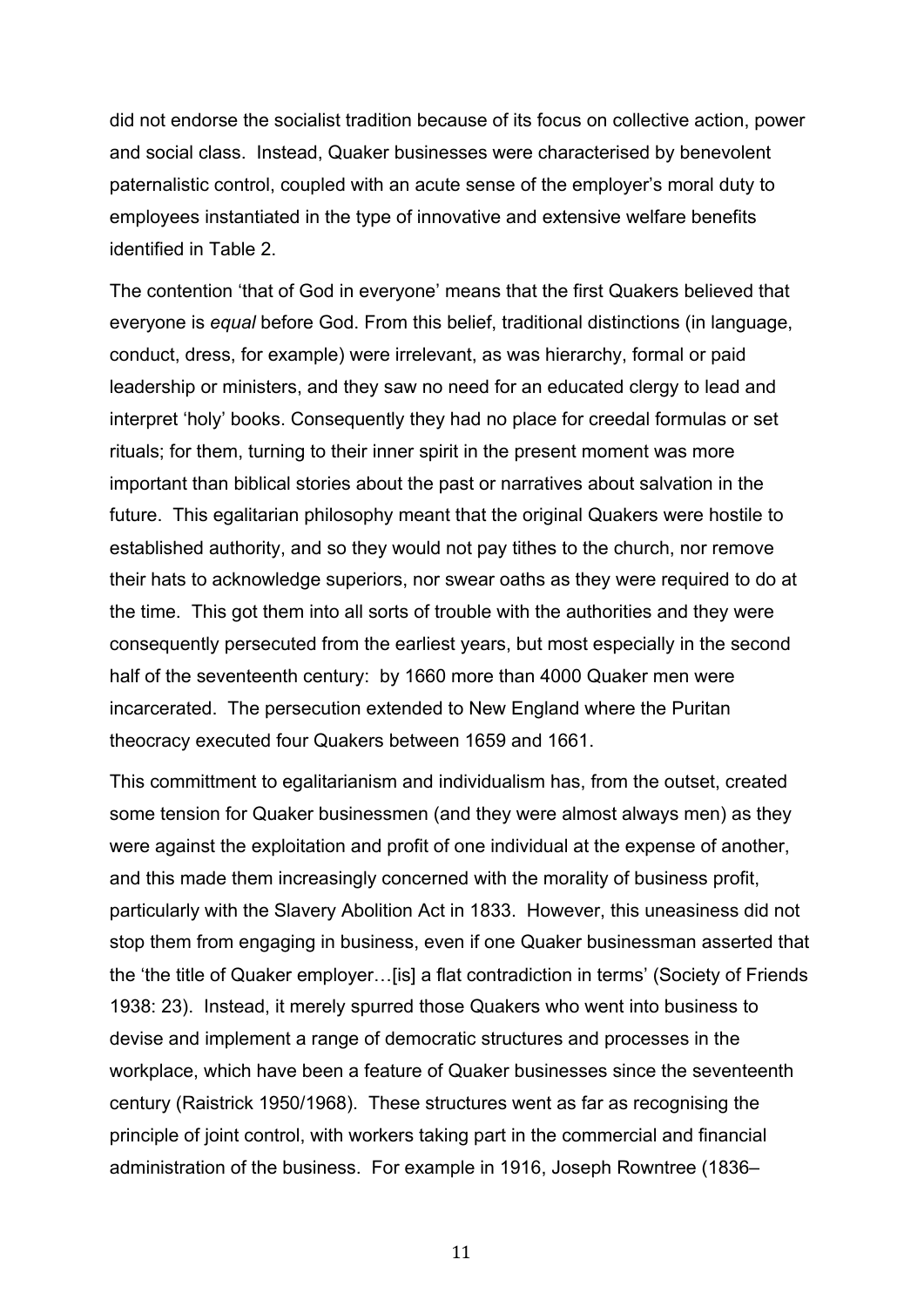1925)—who owned the chocolate manufacturer Rowntree's that at the time had over 5,000 employees—urged workers to claim a share in industrial decision-making as a 'matter of right' (Child 1964: 301). Five years later his son Seebhom (1871–1954) made a similar point stating that 'It is important that the workers should be consulted and have a share in determining matters which are of real consequence—not merely questions of welfare' (Rowntree 1922: 38). However, in practice it proved difficult to avoid a hierarchical system of authority, especially once the organisation reached any level of scale, and so, by 1938 the younger Rowntree was making a somewhat different point: 'No business can be efficiently managed by mass meetings of the workers. The workers must be divided into those whose duty it is to give orders and those whose duty it is to obey them' (Rowntree 1921/1938: 2).

Even though the Quakers advocate individualism, their moral philosophy was not centred on rational self-interest or egotism. Rather, they believed that if the goodness of each individual is given adequate expression, then the 'inner Light' of each will unite the community in brotherhood and peace. For them, the other person is not a competitor in a Darwinian competitive struggle for survival, but rather another servant of the community. Thus, mutual goodwill is of paramount importance, because, allied to the absence of conflict, it leads inevitably and inexorably to social order and the greater common good: 'Mutual service should be the principle upon which life is organised. Service, not private gain, should be the motive of all work' (Society of Friends 1918 quoted in Child 1964: 295). The Quaker belief in mutual service has found its most obvious expression in their legendary munificence. Joseph Rowntree and his son Seebohm—described by Lyndall Urwick (1962) as 'the father of British management'—introduced a wide range of employee benefits including a suggestion scheme (1902), a pension scheme (1906), widows' pension (1916), annual holidays with full pay (1918), central works council (1919) and profit sharing (1923) (Vernon and Rowntree 1958; Barclay 1995). The bigger Quaker companies also built model factories, with adjoining model villages, and provided medical services, schools, libraries and gymnasia for their workers, long before the 'human relations' movement developed in the 1930s. Consistent with their belief in mutual service, Quakers often engaged in philanthropy: Joseph Rowntree, for instance, donated a swimming pool to the City of York and also a public park. Philanthropy was also in accord with the Quaker belief, particularly from the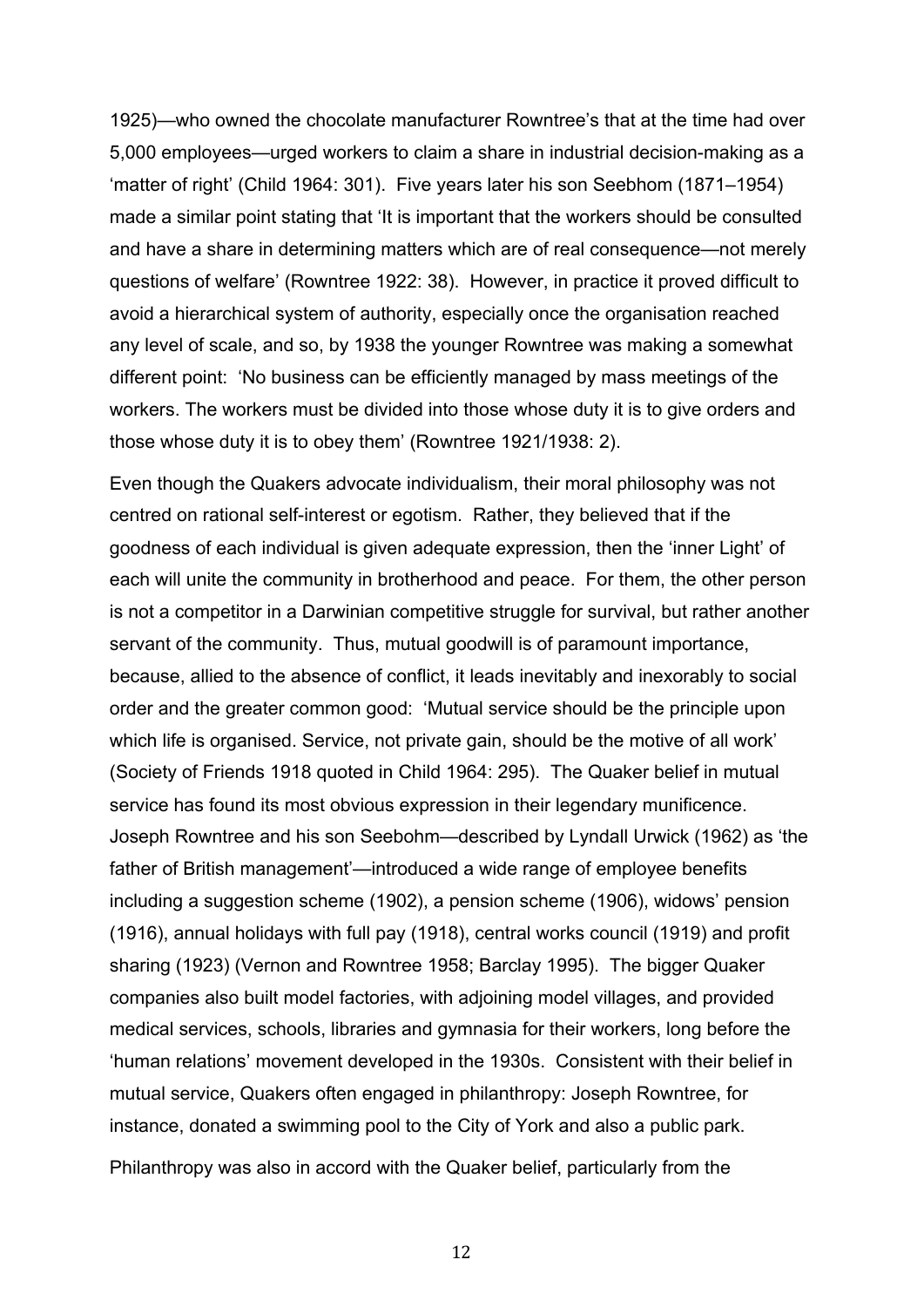nineteenth century onwards, in the morality of simplicity and plainness and the notion that one should not flaunt one's prosperity. For them, the function of industry is to serve the community as a whole rather than to accumulate personal wealth, which they saw as almost an accidental by-product of their commitment to a traditional Puritan way of life that extolled the merits of hard work, careful husbandry of talents and resources, and personal renunciation, all for the service of others. While the Quakers were at odds with the Puritans over matters theological, they still shared the same commitment to hard work and dislike of waste, which aligned them quite well with employers' concerns for efficiency and worker effort. They also shared, especially in the eighteenth century, the Puritan dislike for music-making (too time consuming), visual arts and the stage (exercises in dissimilitude and insincerity), and sports (tends to alienate the mind from God) (Society of Friends 1858a: Epistle 1738, p. 221; 1858b: Epistle 1772, p. 11–12). All of these attributes were conducive to the accumulation of wealth, even if this might not have been the Quakers' primary objective.

As often as not, the Quakers were more concerned with social issues from the nineteenth century onwards, and took prominent roles in various campaigns, such as the fight against slavery, advocating penal reform, initiating new models of industrial welfare, promoting universal education, and caring for the poor. In particular, they were noted for their long-standing interest in pacifism and their abhorrence of conflict, which can be traced back to their own original experiences of persecution.

The next section focuses on the distinctive Quaker practices—which are of course informed by, and partly constitutive, of their beliefs—that seem to account for some of their business success.

# **Quaker Practices**

*Question:* How many Quakers does it take to change a lightbulb?

*Answer:* Thirty-three: One to raise a concern at Preparative Meeting that the lightbulb is no longer working. Ten at Preparative Meeting to set up a lightbulb replacement subgroup to send a report to Monthly Meeting. Three to work on the subgroup and report to Monthly Meeting. Fifteen at Monthly Meeting to discern that the right way forward is to change the lightbulb. One to report back to Meeting that the bulb is going to be changed. One person to change the bulb. One person to write an article for the Monthly Meeting newsletter about changing the bulb. One to write a letter to *The Friend* saying that the decision about changing the lightbulb had not been in Right Ordering.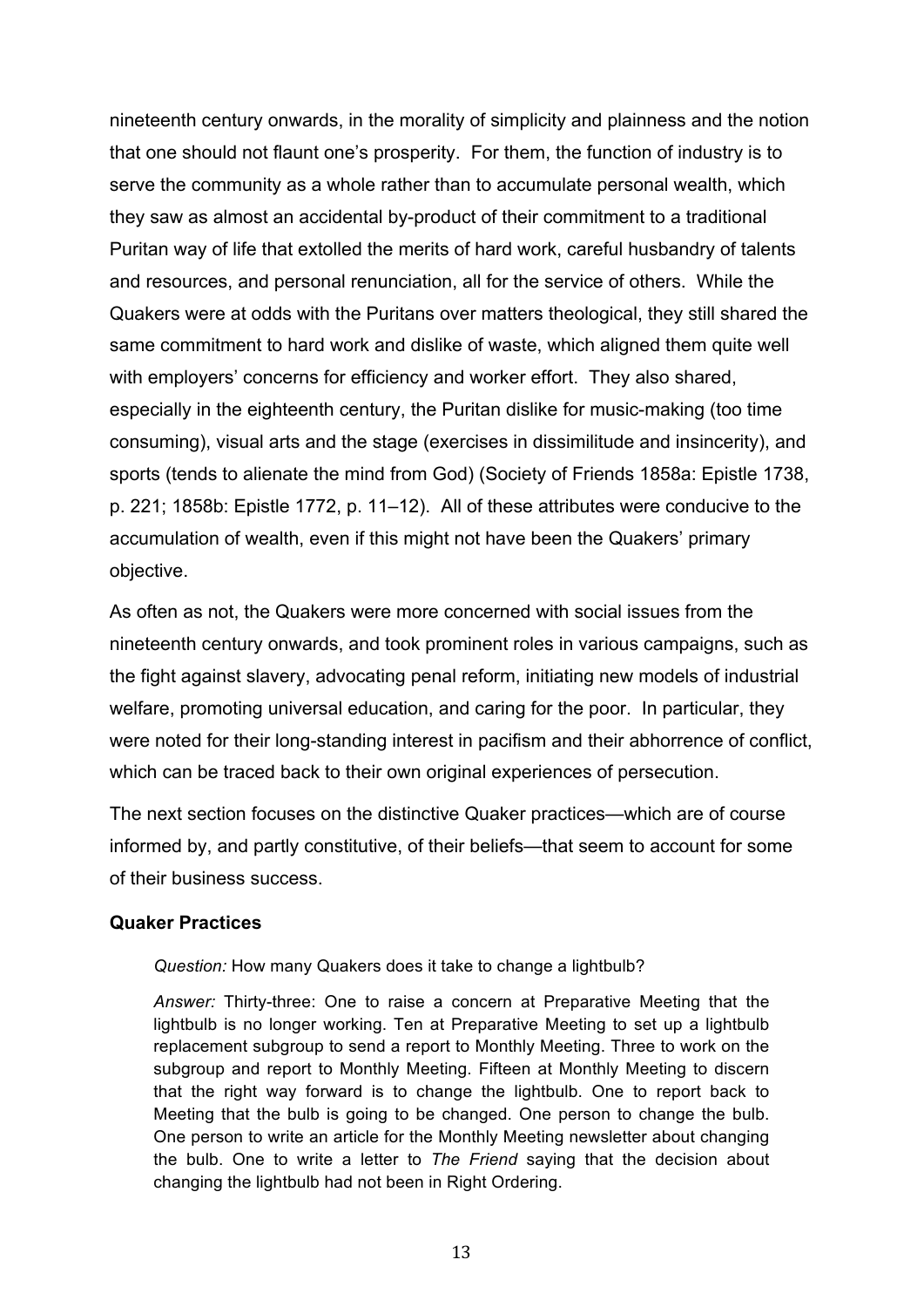The early Quakers established a basic organizational structure of local worshiping communities and monthly, regional (quarterly) and yearly meetings for business, which continues to this day. The original structure was essentially Presbyterian, with monthly meetings subordinate to quarterly meetings, which in turn were subordinate to yearly meetings. (The Liberal branch of Quakerism does not favour this authority structure and instead sees the monthly meetings as autonomous (Navias 2012: 11).)

The term 'Meeting' is at the centre of Quaker practice—nearly every form of interaction is denoted as a meeting—from the first days of the Early Friends in the seventeenth century. Probably the most important, and certainly the most common meeting is the 'meeting for worship', which is the central shared experience of Quakers. It is akin to what other denominations might call a church service though there is no role for a priest or minister. These meetings are held in meeting houses, which feature no liturgical symbols and are characterised by extreme simplicity. Typically held for an hour on Sunday mornings, a meeting for worship is a gathering of a group of individuals waiting, mainly in silence, for the enlightening and empowering presence of the Divine. The monthly meeting (for worship) for business takes place after the meeting for worship. If moved to do so, anyone attending the meeting can speak—give vocal ministry—on any subject. Sometimes a meeting comprises a number of vocal ministries on a range of subjects or issues, sometimes one person says or reads something for a few minutes and sometimes there is silence for the entire meeting. Contra the common sense understanding, in which we are responsible for what we say, Quakers view decision making as a process premised upon communal and attentive silence. They distinguish between 'the sense of a meeting' and consensus. Consensus forms of decision making often involve the integration of differing positions within a group or a majority will—as in a democracy. In contrast, Quakers do not vote at meetings, but rather discern the sense of the meeting: agreement is 'sensed' and not voted on (Sheeran 1983). For Morley (1993: 5), 'Sense of the meeting works because we turn our decision making over to a higher power'. This experiential approach, which dispenses with agendas and prepared statements, echoes psychoanalytic approaches to group dynamics and some Eastern religions. The process may appear to be inefficient, but its power is its focus on authentic discussion about matters of genuine importance.

This concern with authenticity and honesty underpins not only the Quaker meetings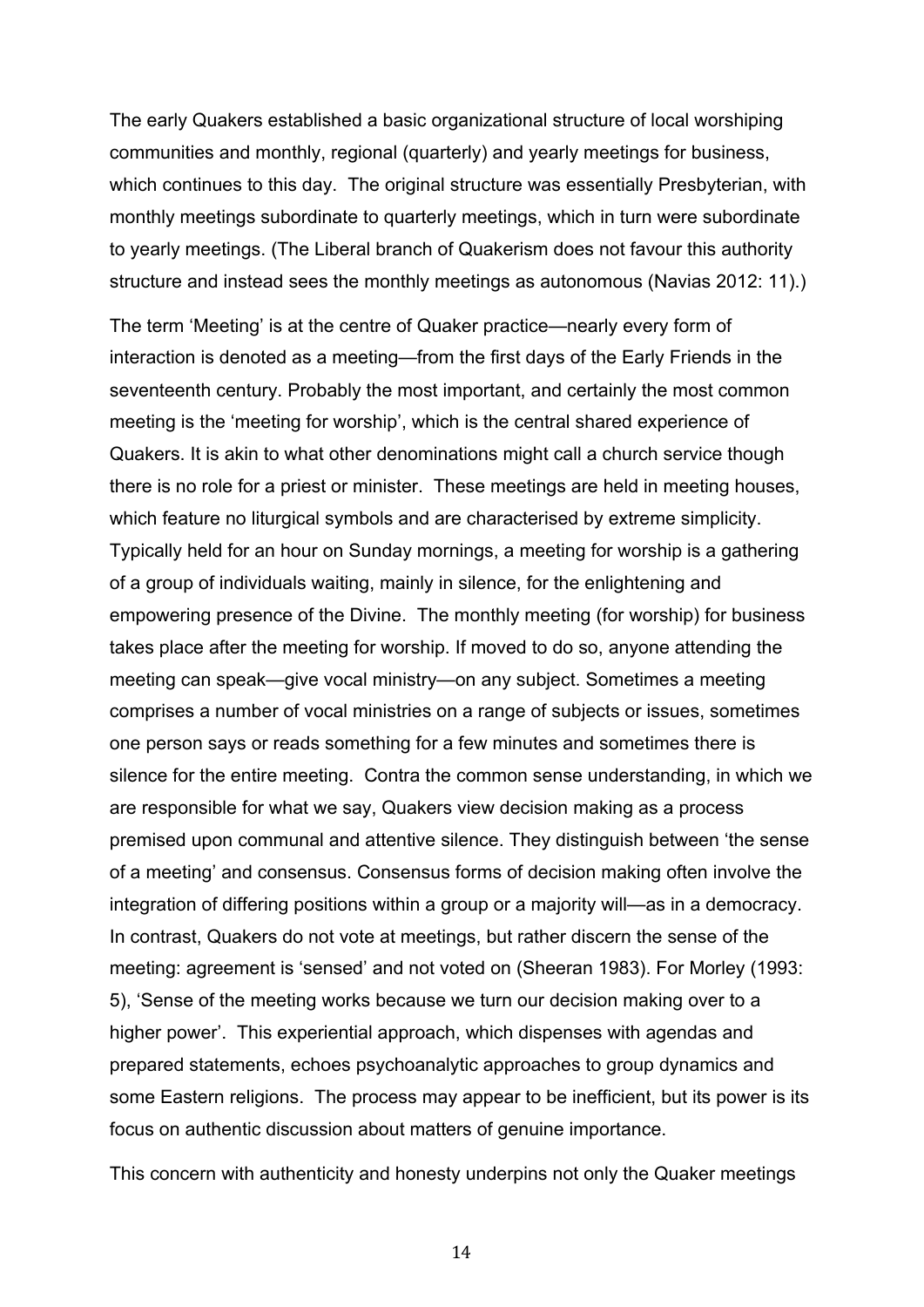but also their everyday practices including their business dealings. Thus the first Quaker shopkeepers would not bargain over prices or put a false price on goods or charge different prices for the same goods as these were all forms of dishonesty. While the market responded positively to these ideas—and made the Quakers rich as a result—the practices were founded on deep ethical beliefs rather than any selfinterested calculation of market preferences. Indeed George Fox was disdainful of the rich man, who he saw as the 'greatest thief' because he acquired his wealth 'by cozening and cheating, by lying and defrauding' (Hill 1991: 28).

This emphasis on honesty meant that from the outset Quakers had a dread of business failure and indebtedness. As early as 1688 Friends were told, through the system of *Advices*, that none should 'launch into trading and worldly business beyond what they can manage honourably and with reputation; so that they may keep their words with all men…the payment of just debts be not delayed' (Society of Friends 1802: 195). The Quaker bureaucratic machinery, especially the meetings for business, proved effective in ensuring that Friends actively observed and upheld their principles. For instance, an 'epistle'—a letter from one Friends' body to another from 1754 exhorted members at monthly meetings 'to be properly watchful over one another, and early to caution all against running beyond their depth, and entangling themselves in a greater multiplicity of trade and business than they can extricate themselves from with honour and reputation (Society of Friends 1858a: Epistle 1754, p. 290-1). Thus the meetings for business provided a frame for Friends to intervene with advice and help for members in financial difficulty: 'It was assumed that Quakers would turn to each other for business advice; that more experienced heads would help the less so. Co-operation, not rivalry, was their commercial watchword' (Walvin 1997: 56). If a Friend was in financial trouble or if there were complaints or doubts about debts, poor judgement or business practice, then senior members from a meeting would examine the issue and question those involved. Thus Quaker businesses were subjected to a level of scrutiny and a form of external audit that, in the eighteenth century, did not exist elsewhere in the commercial world.

The Quaker structure of holding local, regional and national business meetings on a regular basis was also important to their business success as it provided a ready network of personal contacts, friendships and family relationships that could be routinely mobilized for commercial purposes. Quakers could rely on the friendship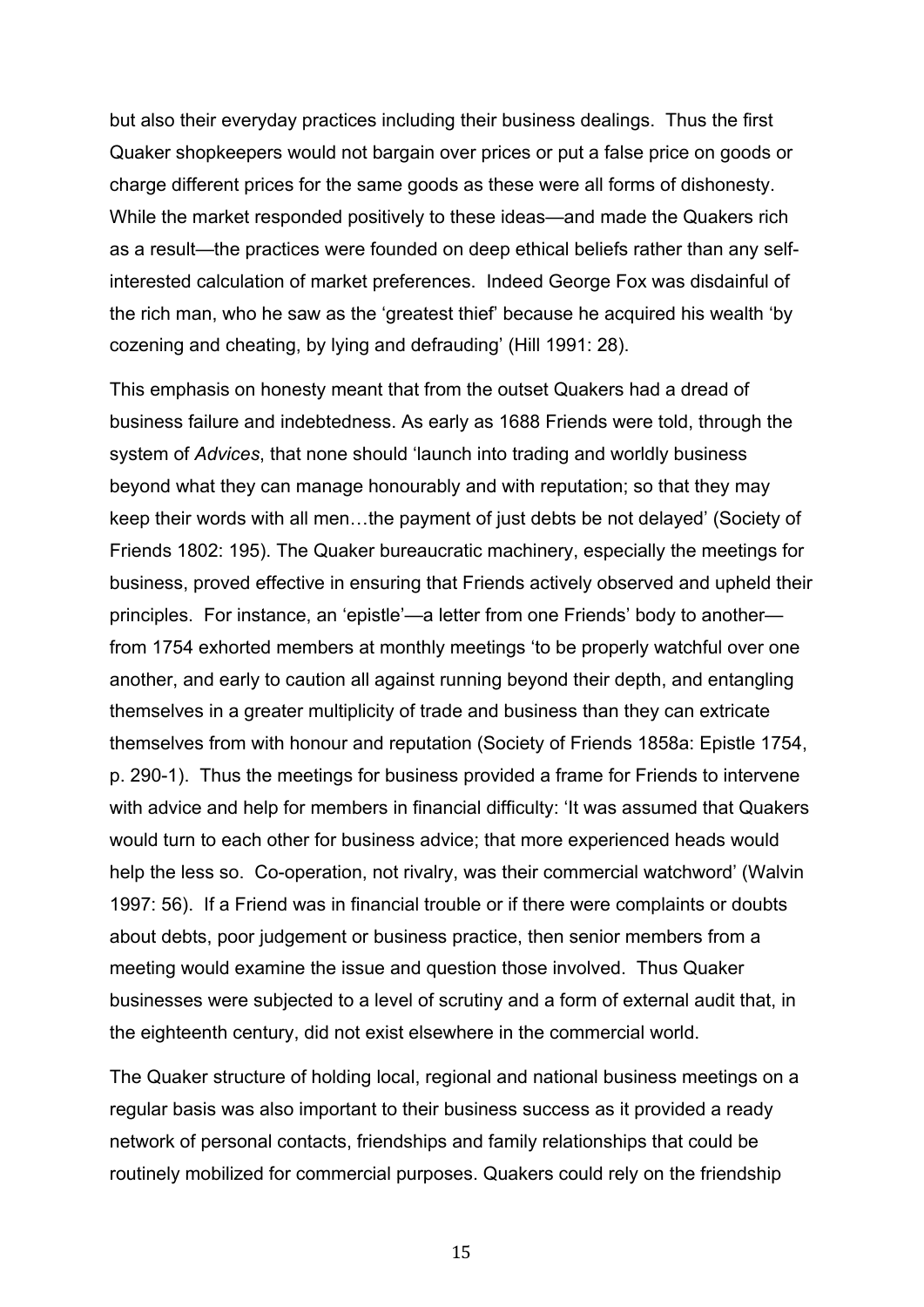and hospitality of other Friends as they travelled between the various meetings out of which business relationships and initiatives could emerge. Sharing a history of persecution meant that, even long after the seventeenth century, they were a form of enclave, with strong group affiliation and a relatively small number of powerful norms.

One remarkable and distinctive feature of the Quakers was their meticulous record keeping and their passion for writing. For instance, an important aspect of their meetings is the writing of minutes, a minute being a statement that captures the sense of the meeting—the decision, action or witness taken by members at a meeting for business. A 'recording clerk'—who has a role akin to a secretary in Roberts' Rules of Order— takes minutes *during* the business meeting and presents them for approval by the group at the meeting. The Quaker fondness for writing and record-keeping is probably because it provided an authentic record of their own struggles and because they needed to create and maintain their own records as they had opted out of other formal institutions. As a result, they devised and implemented a way of tabulating information about themselves that predated the British census system by more than a century. Specifically, each meeting has a recorder, sometimes called a statistician, who keeps a record of memberships, transfers of memberships, births, deaths and marriages, sending an annual report to the yearly meeting.

Written documents have always played an important part in the way Friends communicate between their various meetings and with one another. In particular, the system of written Queries and Advices is unique to Quakerism and has proven to be an especially important way of disseminating norms and principles within the community. 'Queries' are questions based on Quaker practices and testimonies that are considered by meetings and individuals as a way of guiding and reflecting on individual and corporate actions. 'Advices' are principles for the guidance of the meeting and its members. Traditionally, each yearly meeting formulates a set of Queries and Advices and publishes these in its book of discipline, *Quaker Faith and Practice*, a copy of which will be found at every meeting. As well as Advices and Queries, the book contains regulations on the 'right ordering' of meetings plus many short quotations collected from the 1650s that are designed to inspire, challenge and encourage to Quakers in their everyday lives and provide questions to be reflected upon.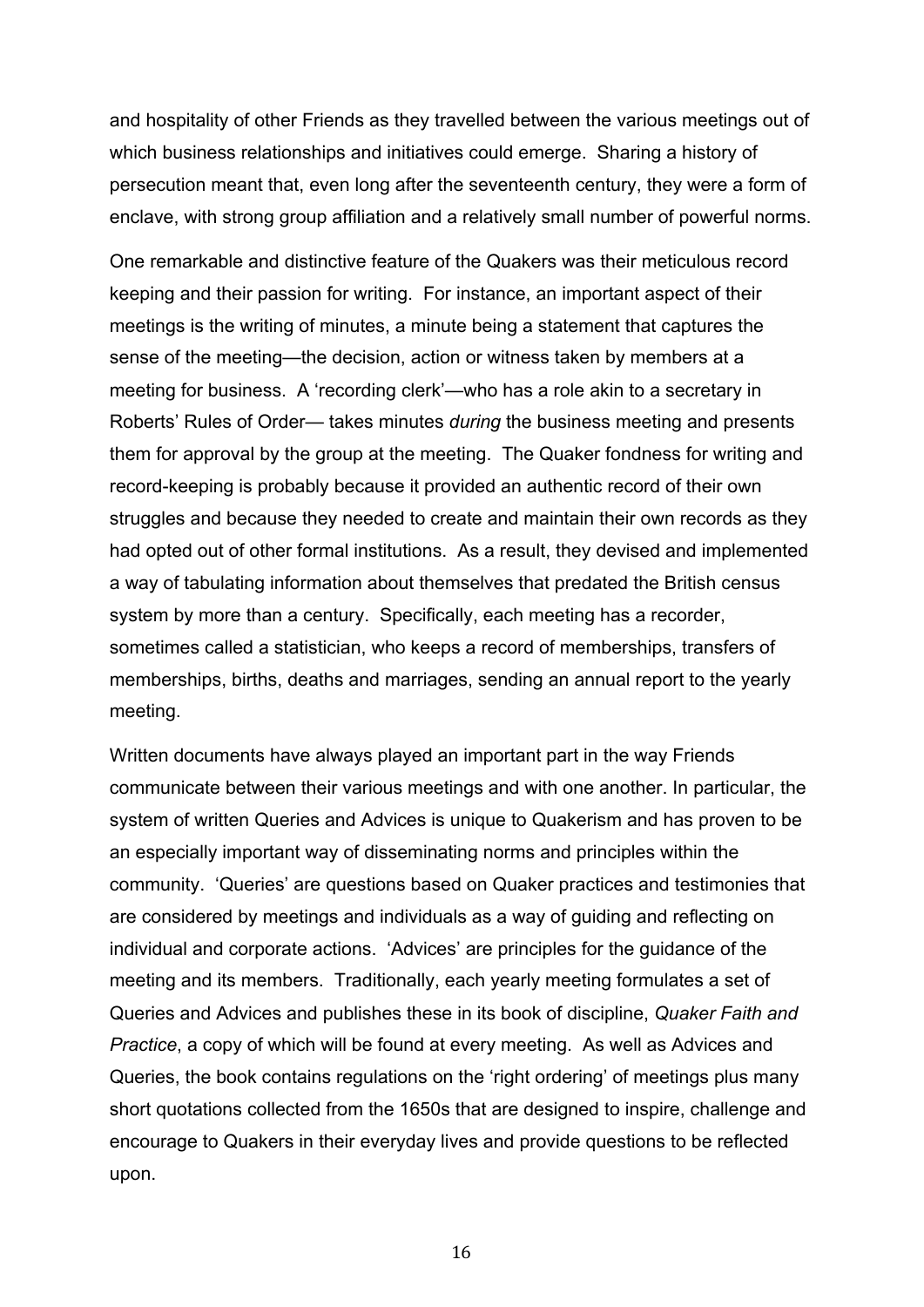From the outset, Quakers were acutely aware that their distinctive beliefs and practices had to be taught to and learned by the next generation if their culture was to survive. By 1671, fifteen Quaker schools had been established, two by George Fox. From the earliest days, meetings supervised the training of boy apprentices, choosing trades and masters and monitoring progress during the seven years of apprenticeship. Apprenticeships were important in socialising young Quakers into the norms of their faith and also worked to exclude them from undesirable influences. For instance, when the physician and botanist John Fothergill (1712–1780) started his apprenticeship he signed an indenture agreeing that 'his master well and faithfully shall serve; his secrets shall keep; taverns he shall not haunt; at dice, cards, tables, bowls or any other unlawful games he shall not play' (Fox 1919: 11). The apprenticeship system was extensive and comprehensive, and, because of their committment to egalitarianism, Quaker apprentices could aspire to marry their masters' daughters, which many of them did, thus extending the Quaker network.

#### **Unravelling: The Quaker and the Manager**

An intriguing part of the Quaker story is how and why they lost their pre-eminent position in business from the late nineteenth century onwards. Around that time, most of the companies, which had been tightly integrated in Quaker family networks, passed out of Quaker ownership and control and the most famous of these—such as Cadbury and Barclays—are now only Quaker by historical association.

For us, the turning point hinges around initiatives in corporate law in the midnineteenth century, specifically the Limited Liability Act of 1855, the Joint Stock Companies Act of 1856, and the Companies Act of 1862 in the UK. Up until then, the Quaker companies were essentially family businesses or partnerships, but the limited liability form of ownership, combined with the joint stock company allowed the expansion of the company's capital base beyond family resources, and consequently family control. By the end of the century many of the big Quaker businesses had converted to this corporate form: Reckitt's in 1888, Crosfield's in 1896, Rowntree's in 1897 and Cadbury in 1899. The profound impact of the changes in corporate law is probably much easier to see retrospectively than it was by Quakers at the time, even though those attending the Quaker employer conference in 1918 seemed quite agitated by issues around industrial authority and ownership (at which point ownership had often already changed hands). However for us, the willingness of the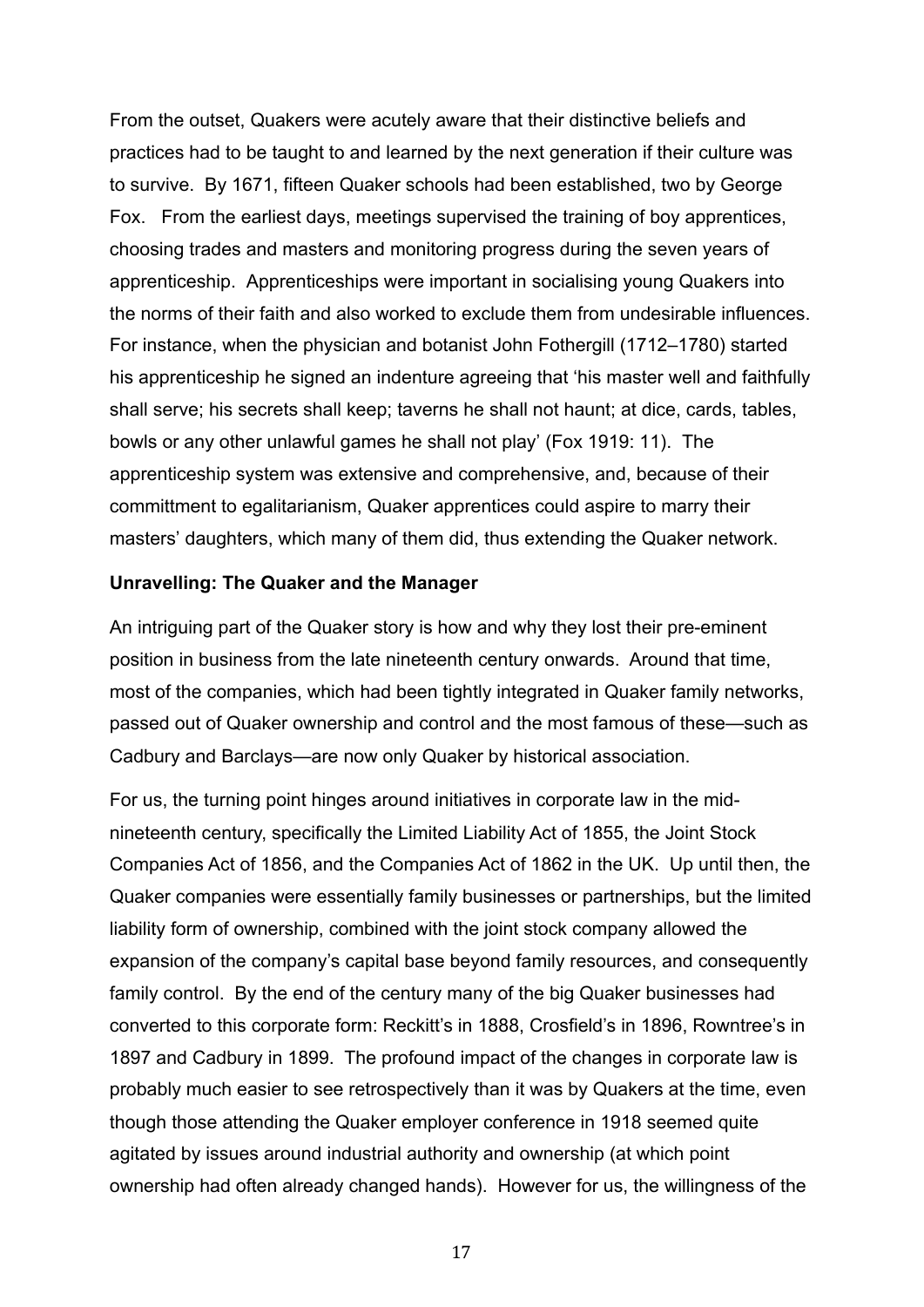Quaker companies to embrace the new corporate form was consistent with their enthusiasm for innovations—whether these be technological, organizational, managerial or new forms of governance and corporate ownership—and with their readiness to do what they perceived to be for the greater good, even if this was not in their own self-interest. Indeed, it can be argued that the Quakers' approach to innovation and change in business practice is mirrored in their spiritual practices. Specifically over the twentieth century, Christian-centric forms of Quaker worship have afforded the possibility of increasingly liberal forms of worship that do not mention God so explicitly, if at all.

And there were some rather obvious reasons why things needed to change. In particular, the large scale of these companies created a requirement for an authority structure and division of labor that was at odds with the Quakers' anti-authoritarian and egalitarian philosophy. For example, the chairman of Cadbury Brothers, Edward Cadbury, at the 1928 Conference on Quaker Employers, while agreeing that 'the worker ought to have some voice in the management of …industry', was of the view that there was 'no way in which he can be given any effective control in large scale industry' (quoted in Child (1964: 301)). Moreover, as their businesses became larger, managers had to be recruited and these tended not to be Quakers.

The Quaker owners of the early twentieth century were well aware of Taylor's ideas on scientific management, and indeed Edward Cadbury (1914), wrote a detailed critique of the approach, highlighting what he saw as its problems and presciently advocated a position that was very aligned with the human relations approach that only flowered decades later. At the same time, Cadbury had already implemented elements of Taylor's system (Rowlinson 1988), which is unsurprising given that Quakers disliked waste just as much as Taylor—who came from Quaker stock in Philadephia—and his followers. Indeed Rowlinson's detailed historical study shows that Cadbury was an early adopter of scientific management though he admits that 'it is hard to see it as the working out of the ideas of Quakerism' (Rowlinson 1988: 392). This is a telling comment because it reminds us that when it came to managing their businesses, the Quakers were far from doctrinal about their beliefs or practices, such as their particular form of meeting, their anti-authoritarianism, and the like.

What seems clear is that by 1914 the Quaker business philosophy was unravelling. One important reason was because there were simply fewer Quaker and many had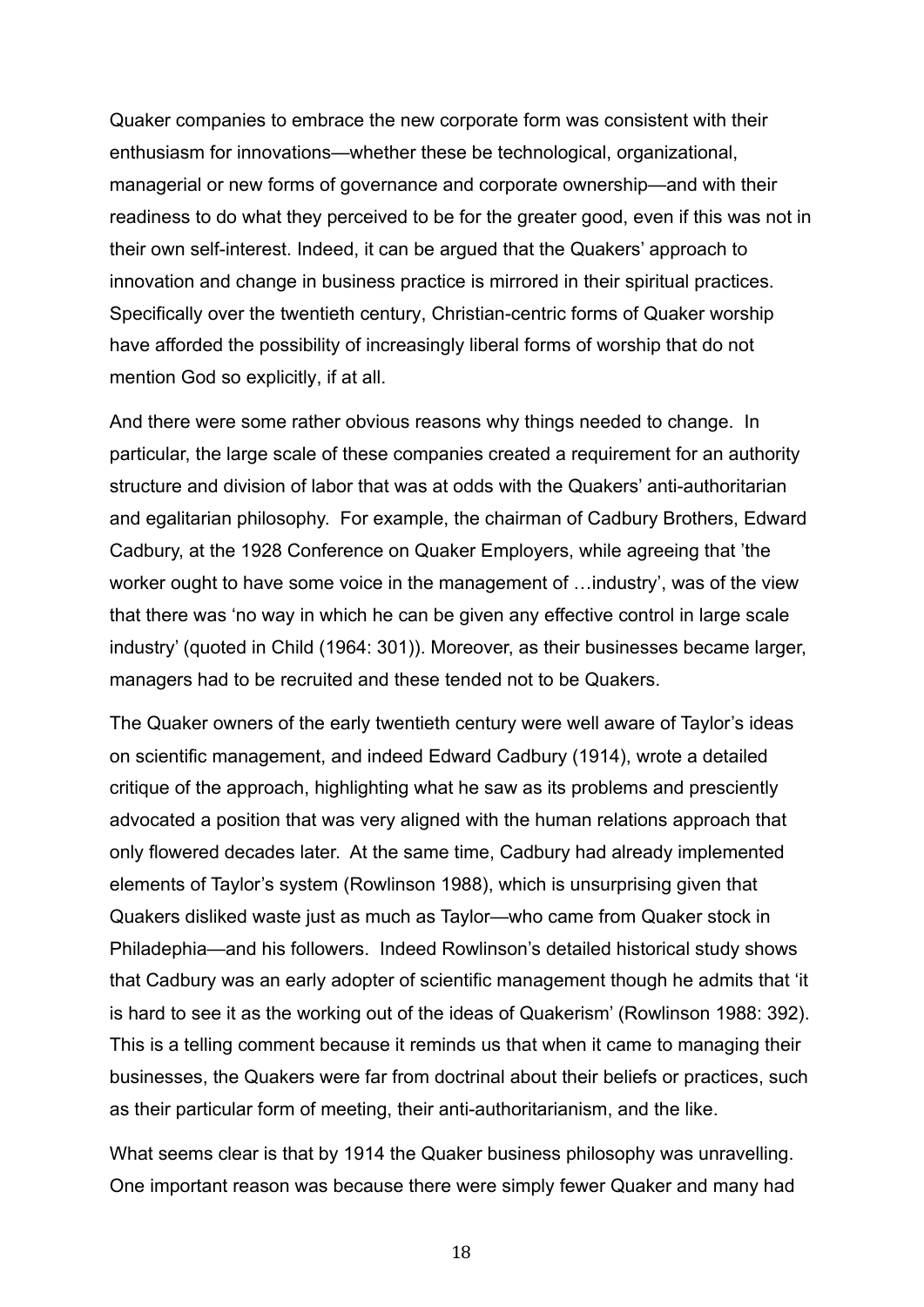left Quakerism as they had married outside of the society. The tight integration of family networks within Quaker companies was giving way to a new managed corporate. Some left because of the rigorously high standards of their beliefs, while the accumulation of wealth made it difficult for others to live according to simple values. There was also a shift in rhetoric in the inter-war years from renunciation and industrial democracy to the more ambiguous notion of 'service,' which came to be defined as the employer's duty to maximize business efficiency. The enclave culture, with its strong network and group ethos, also weakened as persecution and discrimination became distant memories and as successive generations assimilated into British upper middle and upper class society. Others presumably became disenchanted with some old Quaker beliefs, such as the traditional Puritan disdain for play, games, and theatre.

Business and commerce also seemed to lose their attraction to those espousing Quaker values. This was partly because, after the 1920s, business theory and practice became more aligned with what would now be discerned as modern liberal Quaker beliefs, as evidenced by the shift from naive understandings of efficiency gains to a deeper concern with the worker and the conditions of work. Quaker beliefs were also moving around the same time. For instance, by the 1930s a strong argument was being made within the Quaker community that worker welfare and social ills, such as unemployment, were best addressed by pursuing managerial goals—through industrial efficiency, rationalization and scientific management rather than welfare policies or religious utopianism, which could be dismissed as 'pious sentimentalism' (Child 1964: 299). What we see here is that those most committed to the ideals of Quakerism saw business as essentially a means to a social end rather than an end itself, and if that end could be achieved through different means then moving out of business was appropriate and necessary. Increasingly, Quakers left commerce and instead turned to the caring professions like education, social work, science and medicine. There were, it seems, better ways to advance Quaker values than running an efficient chocolate factory. This shift can be seen in microcosm in the case of the industrialist, management thinker and chocolatier, Seebohm Rowntree, who became better known for his comprehensive and influential studies of the poor in York.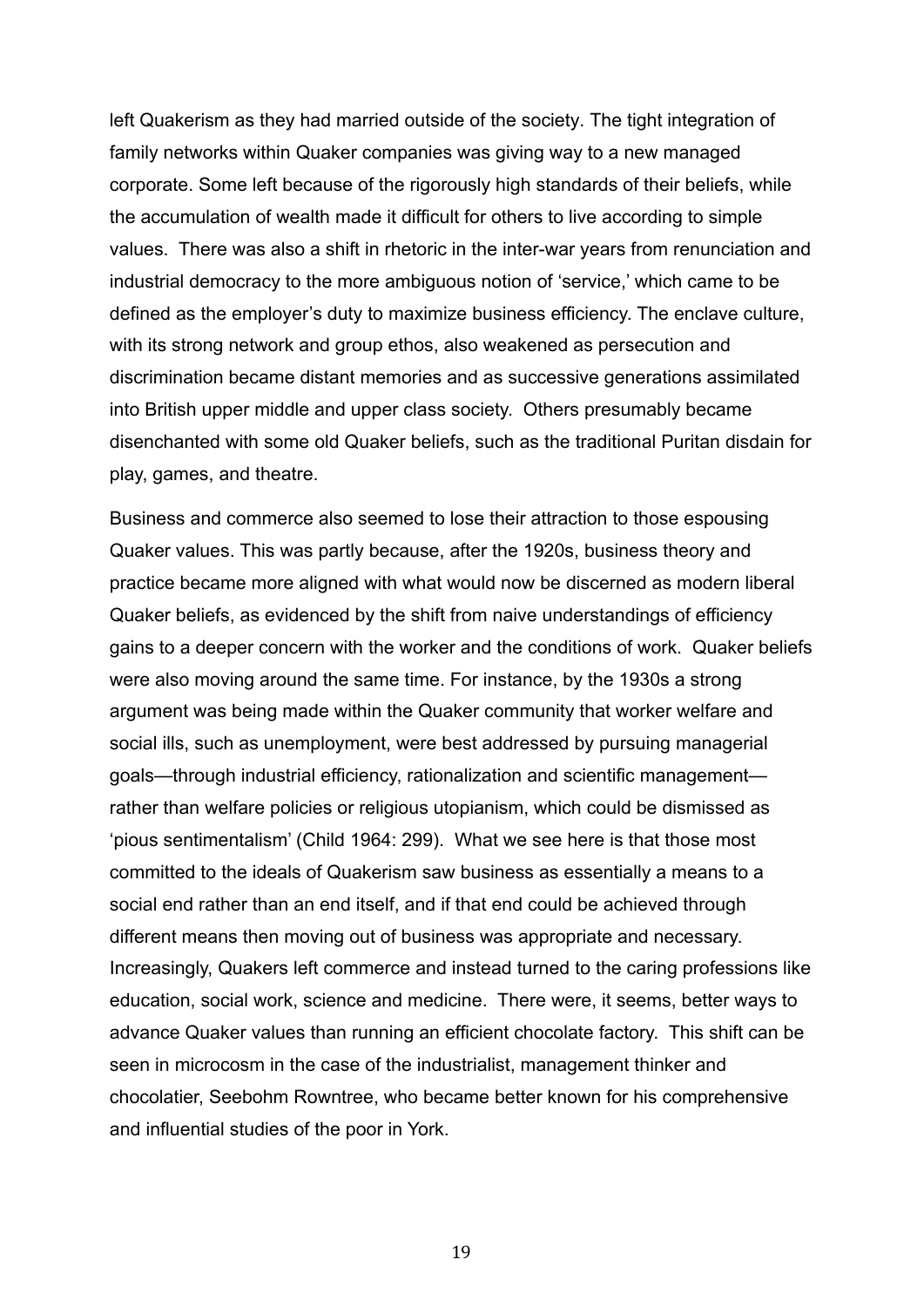Not surprisingly, as Quakers vacated the business boardrooms, the locus of power shifted to a new managerial elite, who were usually more concerned with organizational efficiency and had little truck with Quaker worries about welfare and social reform. For their part, the Quakers seemed happy enough to cede power and authority to these new professional managers, to place their focus elsewhere. For instance, the 1928 Conference on Quaker Employers stressed that, 'whoever is selected as likely to take a leading place (in industry) eventually should undergo a carefully thought out course of education and training . . .The old idea that a son, whatever his qualifications, naturally follows his father cannot now be accepted' (Society of Friends 1928: 90). Again, this willingness to accept new modes of managing business enterprises was consistent with the traditional position of the Quakers as modernizers and innovators in business and spiritual practices, and with their willingness to pursue the greater good even at their own loss.

# **The History Lesson**

History is always particular and contingent and so one should be cautious about drawing general conclusions from a historical study. Yet, this study of the Quakers should at least help us question and examine some of our assumptions and favored narratives. Not least, the story of the Quakers should be better integrated into the history of management thought, and a salient question is why they have been largely excised from our field's dominant narrative. Why, for instance, do management textbooks routinely set the beginnings of the field somewhere between 1870 and 1890, with everything before that, including the profound contribution of the Quakers to business and commerce, largely dismissed? One answer would be that the corporation as a legal entity only emerged in the second half of the nineteenth century, and with it a managerial elite that, in large part, was constituted to attend to the corporation's needs, which were never aligned with Quaker aspirations and objectives. In 1918 London Yearly Meeting published eight 'Foundations of a True Social Order', the final one radically problematizing the private property and capital:

'The ownership of material things, such as land and capital, should be so regulated as best to minister to the need and development of man' (Quaker Faith and Practice, 23.16, viii).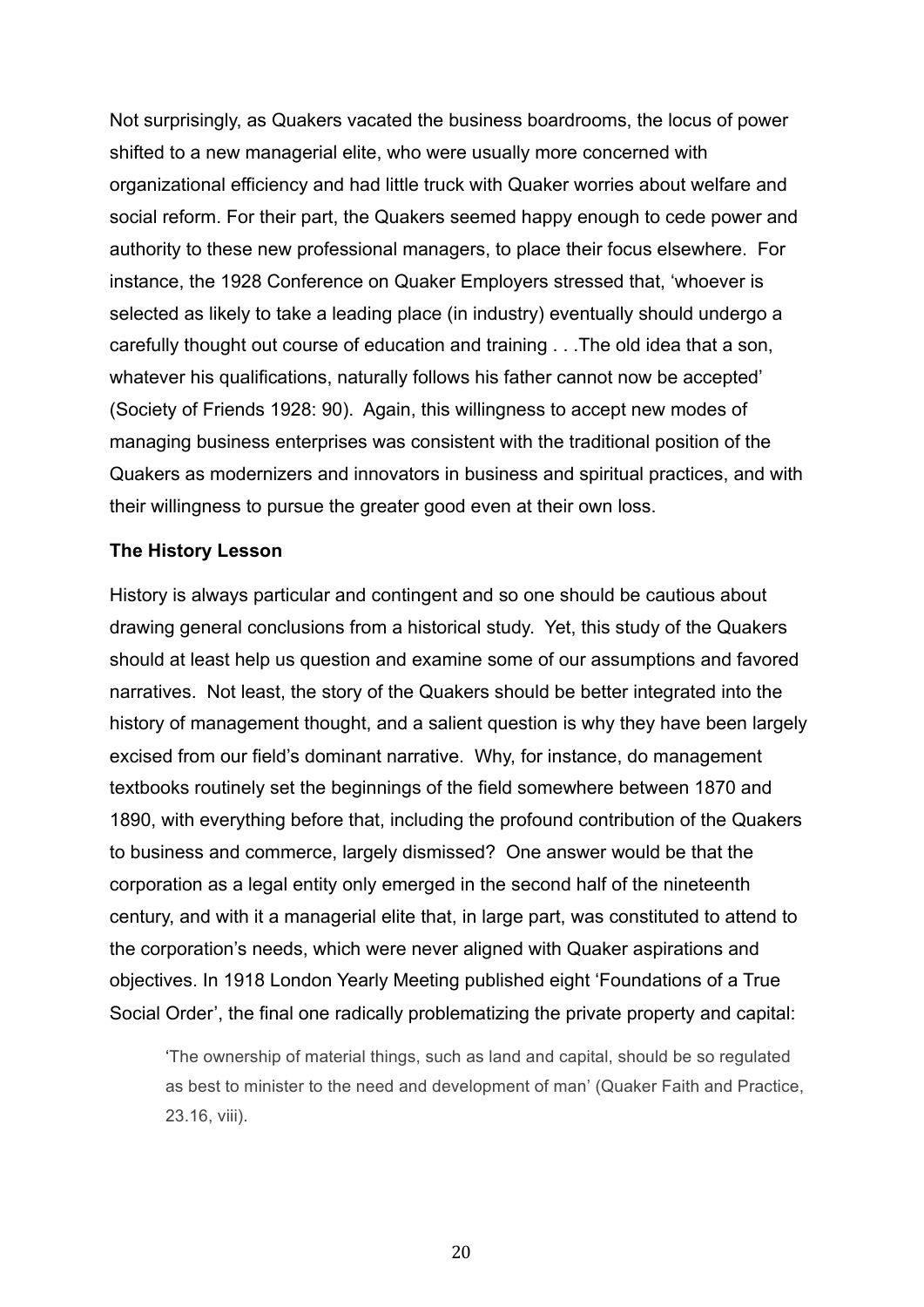Excising the Quakers from the narrative was, from this perspective, both appropriate and necessary. It is perhaps timely that this be now redressed given the amount of debate about the undue power of the corporation in contemporary society (Bakan 2004; Veldman and Parker 2012; Veldman and Willmott 2013), and active discussions about alternative ways of organizing (Parker et al. 2014).

The Quaker story also problematizes other important narratives in management thought, especially those framed around dualisms. For instance, the story shows that whatever merits Barley & Kunda's (1992) highly cited paper has in describing how American managerial discourse has, since 1870, oscillated from normative to rational poles in 30-year waves, it certainly does not map onto the Quaker narrative, as the Quakers were consistently, since their foundation in the mid-seventeenth century, concerned with scientifically improving their business operations (the rational pole) *and* with understanding workers' emotions (the normative pole). As Cadbury put it in his critique of scientific management (as we have seen, he also adopted important elements of this system):

we are dealing not with inanimate things, but with men and women, with all their physiological and psychological needs and possibilities, as well as prejudices and social sympathies. Even if on the productive side the results are all that the promoters of scientific management claim, there is still the question of the human cost of the economies produced. (Cadbury 1914: 101)

Similarly, the Quaker companies were good examples of so-called 'ambidextrous organizations' (March 1991; Tushman and O'Reilly 2006) in that they carefully exploited past successes through good husbandry and prudent management, and at the same time their commitment to innovation and experimentation meant that they were explorers at heart. Underpinning this ability to simultaneous explore and exploit was their patience in recognizing that success was more typically achieved over generations rather than overnight. In this respect, the Quaker story is a useful counterpoint to the typical management case study that usually frames the narrative within a relatively short period of time. Their story is also a compelling counter to other dominant models in the management literature, such as Porter's (1980) argument that businesses should not be 'stuck in the middle' between a cost and differentiation strategy; the Quakers show that doing both is viable, and viable over the longer term.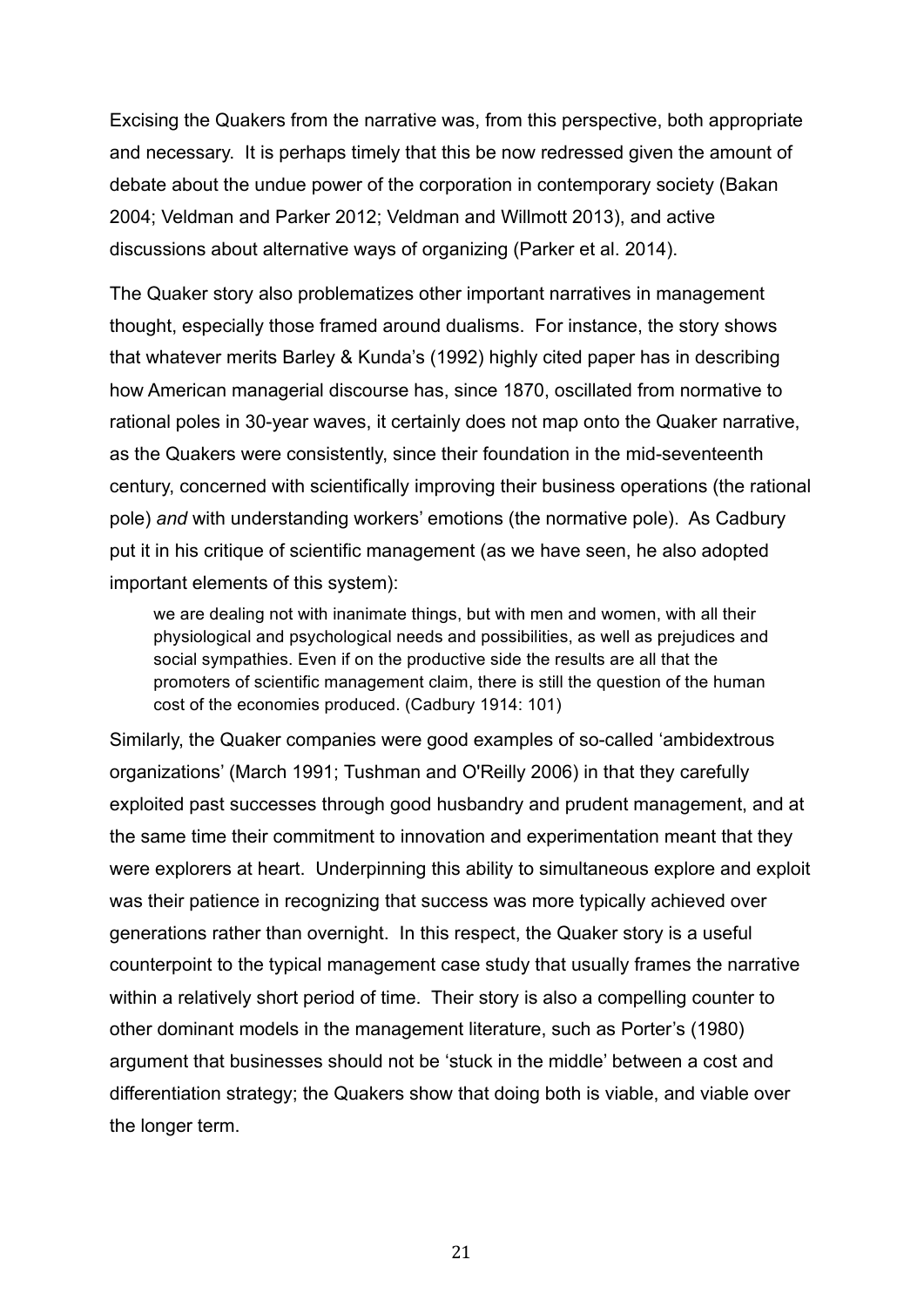Yet the Quakers provide support from one of Porter's (1991) other ideas, namely his notion that a geographic concentration of related businesses, suppliers and associations can create a competitive advantage for a city (e.g. Birmingham in the UK) region or nation. Surprisingly, location is largely excised from most management theory, which is what makes Porter's rather obvious notion of business 'clusters' distinctive. The Quaker story provides an interesting set of cases of such clusters that, while well documented by Quakers and historians, is largely unknown within the business strategy literature. In particular, their story sheds light on the business practices, such as their structure of meetings and the unique form of auditing within the Quaker network, that supported these enduring clusters.

The Quaker story also offers an alternative perspective on Shenhav's study of the 'discourse of uncertainty,' which he sees as underpinning scientific management, human relations and systems rationalism in that each of these approaches is driven by a desire to reduce uncertainty (Shenhav 1999: 198–203; Shenhav and Weitz 2000). What the Quaker study shows is that the roots of the uncertainty discourse go much further back than the American engineers of the late nineteenth century to whom Shenhav attributes a primary role. The Quakers, as moderns curious about science, were always interested in uncertainty—their religion has sometimes been called a 'religion of uncertainty' (Pym 1999: 137)—and formed the basis for their engagement in science, engineering, technology and experimentation. Hence, we would not agree with Shenhav when he asserts 'the *fact* that both the "practice" and "theory" of management can be traced back to the same origin: the systematization project during the period 1880s–1930s' (Shenhav 1999: 199, emphasis added). Rather, we would highlight that the 1880s–1930s was precisely the period when the Quakers lost or ceded control of their businesses, and, not coincidentally, was the period when a managerial elite emerged, and when the 'origins' of management theory and practice came to be asserted.

The Quaker belief in plainness, brevity and silence was, in many ways, a reaction to what they saw as the 'Babelish confusion' of religion in mid-seventeenth century England (Bauman 1983: 1). In some ways, this confusion (albeit not religious) exists today, with an excess of language, information, constructs, and theories, a phenomenon in which academia has played a not insignificant role. Ghoshal (2005) puts it bluntly: 'By propagating ideologically inspired amoral theories, business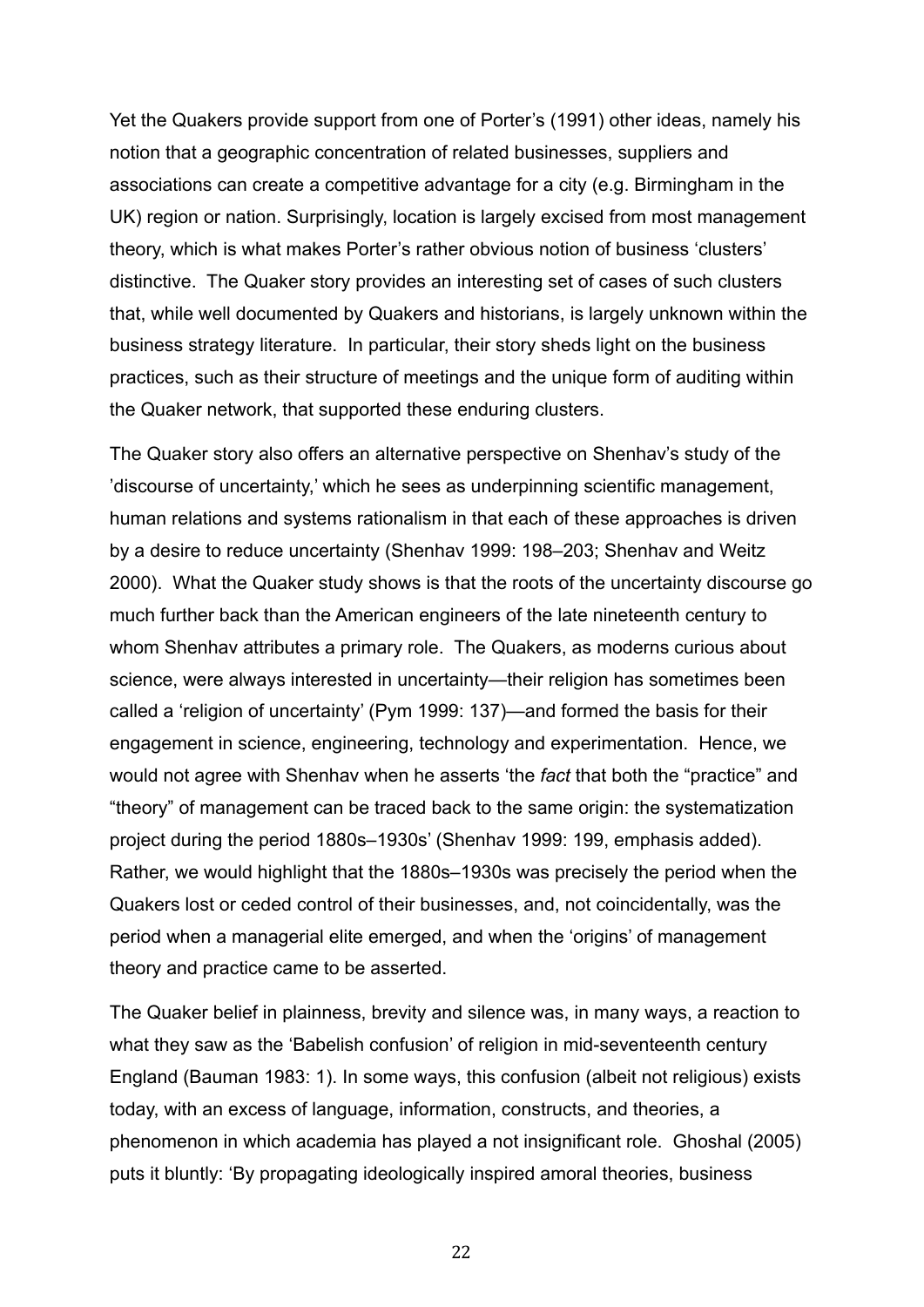schools have actively freed their students from any sense of moral responsibility' (p. 79), which then leads to bad management practices. If there is a contemporary 'Babelish confusion' then a neo-Quaker response might be expected as the Quakers seem to provide a coherent and compelling model of how business might be organized for the greater good of society. For interest, the recent interest in mindfulness and its application in business seems to have clear parallels with Quaker beliefs. At the very least, Quaker history, beliefs and practices provide a unique lens for understanding contemporary responses to information overload, confusion and what Ghoshal refers to as 'ideology-based gloomy vision'.

Early Quaker business saw little distinction between their personal and business life, with their Quaker values expressed in their everyday business dealings. Once this duality was replaced with a dualism between personal and corporate values, in part as we have suggested through legal changes in the nineteenth century, in part through a dispersion of previously concentrated family networks, and in part through increasing competition from American companies, Quaker businesses became vulnerable to significant structural and cultural transformation. No doubt some Quaker businesses themselves recognized these processes were underway and some Quaker's decided, as we have suggested, to focus efforts away from business and commerce towards social and political action.

Yet, we should be mindful not to romanticize the Quakers, as they were of their time and some of their practices to business would probably be seen as paternalistic and sexist today. And while many of their beliefs might be compelling and laudable, any belief, taken to the extreme, can become either repugnant, destructive, paradoxical or indeed any combination of these. For instance, it is arguable that part of the reason the Quakers went into decline was because of their excessive concern with authenticity. Similar to the Puritans, they valorized honesty and integrity and hence disliked acting and lawyers, which they saw as inauthentic forms of behavior. This Puritan pursuit of authenticity also meant that they disapproved of play unless it had a utilitarian benefit; for instance the 1738 Yearly Meeting complained of 'particularly balls, gaming-places, horse-races, and playhouses' (Society of Friends 1858a: Epistle 1739, p. 227). But play, as Huizinga (1955) has made clear, is foundational to the human condition, is central to understanding culture, and is necessary for civilization. Rather than seeing play as trivial, Huizinga shows that we should treat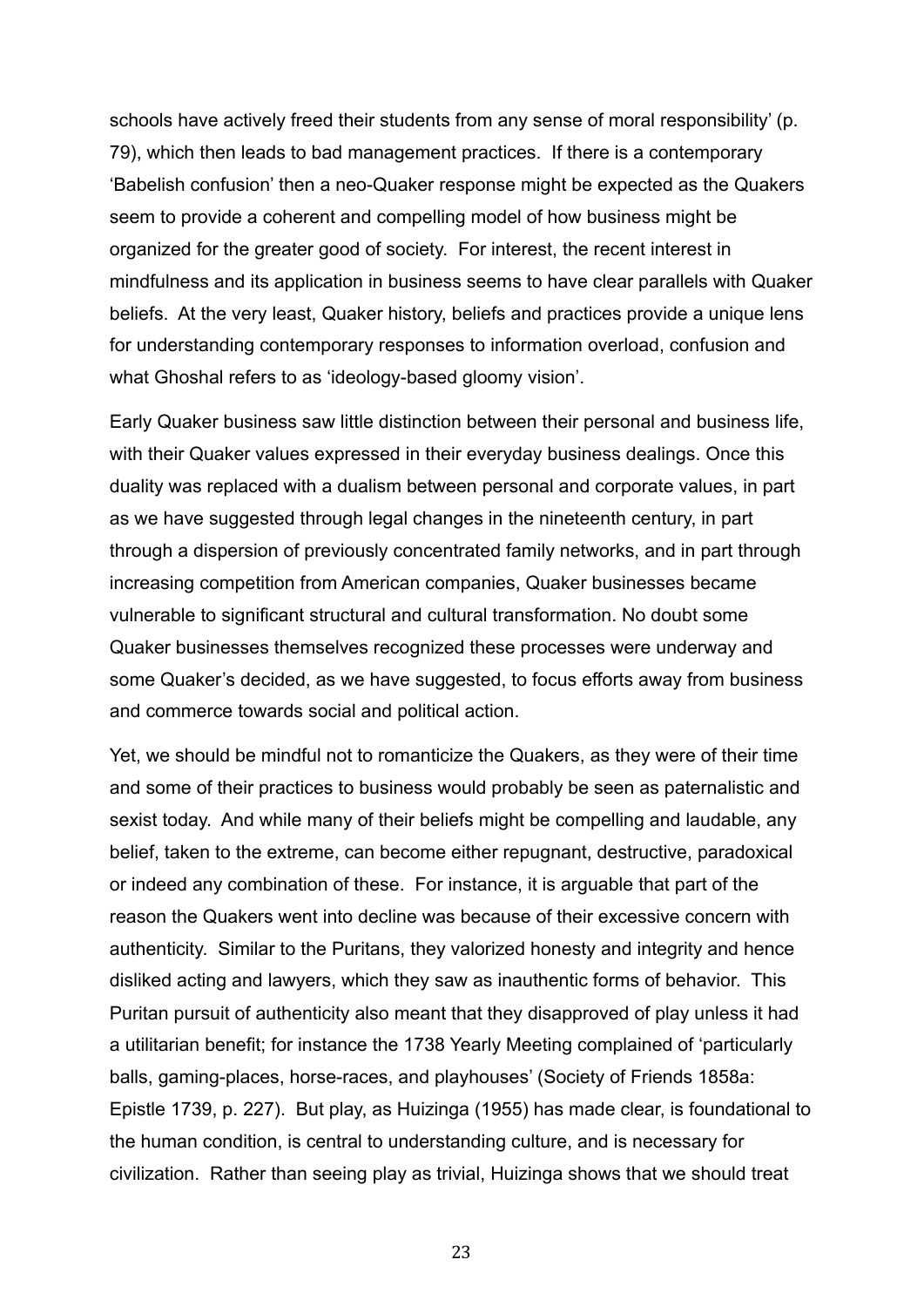play seriously, because, it is elementary to the human (and animal) condition; for him, war, religion, sports and the arts are all forms of play. Play is older—and hence more fundamental—than culture because animals also play; it is essential, primordial and foundational: 'Play cannot be denied. You can deny, if you like, nearly all abstractions: justice, beauty, truth, goodness, mind, God. You can deny seriousness, but not play' (Huizinga 1955: 3). The history of the Quakers suggests that in failing to recognize this truth within their playful *qua* experimental belief system, they necessarily compromised their pursuit of authenticity. In that sense the demise of Quaker owned and managed companies resides in part of the dual focus on authenticity and worship practices, particularly liberal worship, which can include problematizing the very foundation of those beliefs that make Quaker worship possible. In looking forward to the future, in a more divided, unequal and resource constrained world, what we perhaps need is a philosophy of thought and action that believes in authenticity *and* in play, and a set of practices that is founded on a morality that at once privileges the experiential moment, and the longer term good of future generations. This, at least, is our hope.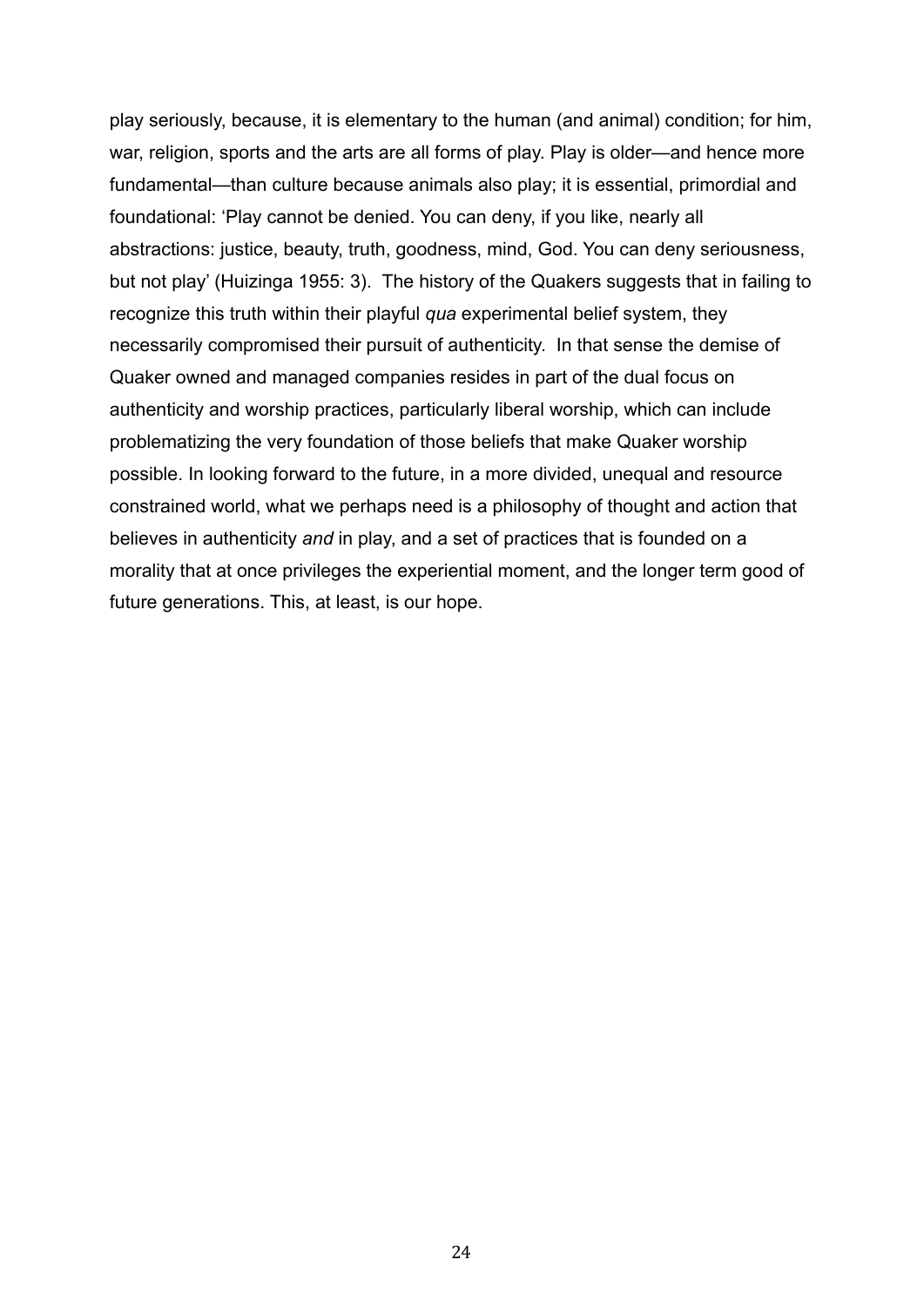#### **References**

- Bakan, J. (2004) *The Corporation : The Pathological Pursuit of Profit and Power.*  New York: Free Press.
- Baltzell, E. D. (1996) *Puritan Boston and Quaker Philadelphia.* New Brunswick, N.J.: Transaction Publishers.
- Barclay, A. (1995) 'The Rise and Fall of the Friends', *Management Today*, (1 February): 52–58. .
- Barley, S. R. and Kunda, G. (1992) 'Design and Devotion Surges of Rational and Normative Ideologies of Control in Managerial Discourse', *Administrative Science Quarterly*, 37(3): 363-399.

Bauman, R. (1983) *Let Your Words Be Few: Symbolism of Speaking and Silence among Seventeenth-Century Quakers.* Long Grove, IL: Waveland Press.

- Britain Yearly Meeting (2013) *Quaker Faith and Practice.* 5th edition. Britain Yearly Meeting.
- Cadbury, E. (1914) 'Some Principles of Industrial Organisation: The Case for and against Scientific Management', *The sociological review*, 7(2): 99-117.
- Chapman-Huston, D. and Cripps, E. C. (1954) *Through a City Archway; the Story of Allen and Hanburys, 1715-1954.* London: J. Murray.
- Child, J. (1964) 'Quaker Employers and Industrial Relations', *The Sociological Review*, 12(3): 293-315.
- Copley, F. B. (1923) *Frederick W. Taylor: Father of Scientific Management.* New York: Harper and Brothers.
- Deery, S. and Mitchell, R. (eds.) (1999) *Employment Relations: Individualisation and Union Exclusion: An International Study.* Sydney, NSW: Federation Press.
- Eastman, W. and Bailey, J. (1998) 'Mediating the Fact-Value Antinomy: Patterns in Managerial and Legal Rhetoric, 1890-1990.', *Organization Science*, 9(2): 232- 243.

Emden, P. H. (1939) *Quakers in Commerce.* London: Low.

- Fox, R. H. (1919) *Dr. John Fothergill and His Friends: Chapters in 18th Century Life.*  London: Macmillan & Co.
- Furtado, P. (2013) *Quakers.* Oxford: Shire Publications.
- Ghoshal, S. (2005) 'Bad Management Theories Are Destroying Good Management Practices', *Academy Of Management Learning & Education*, 4(1): 75-91.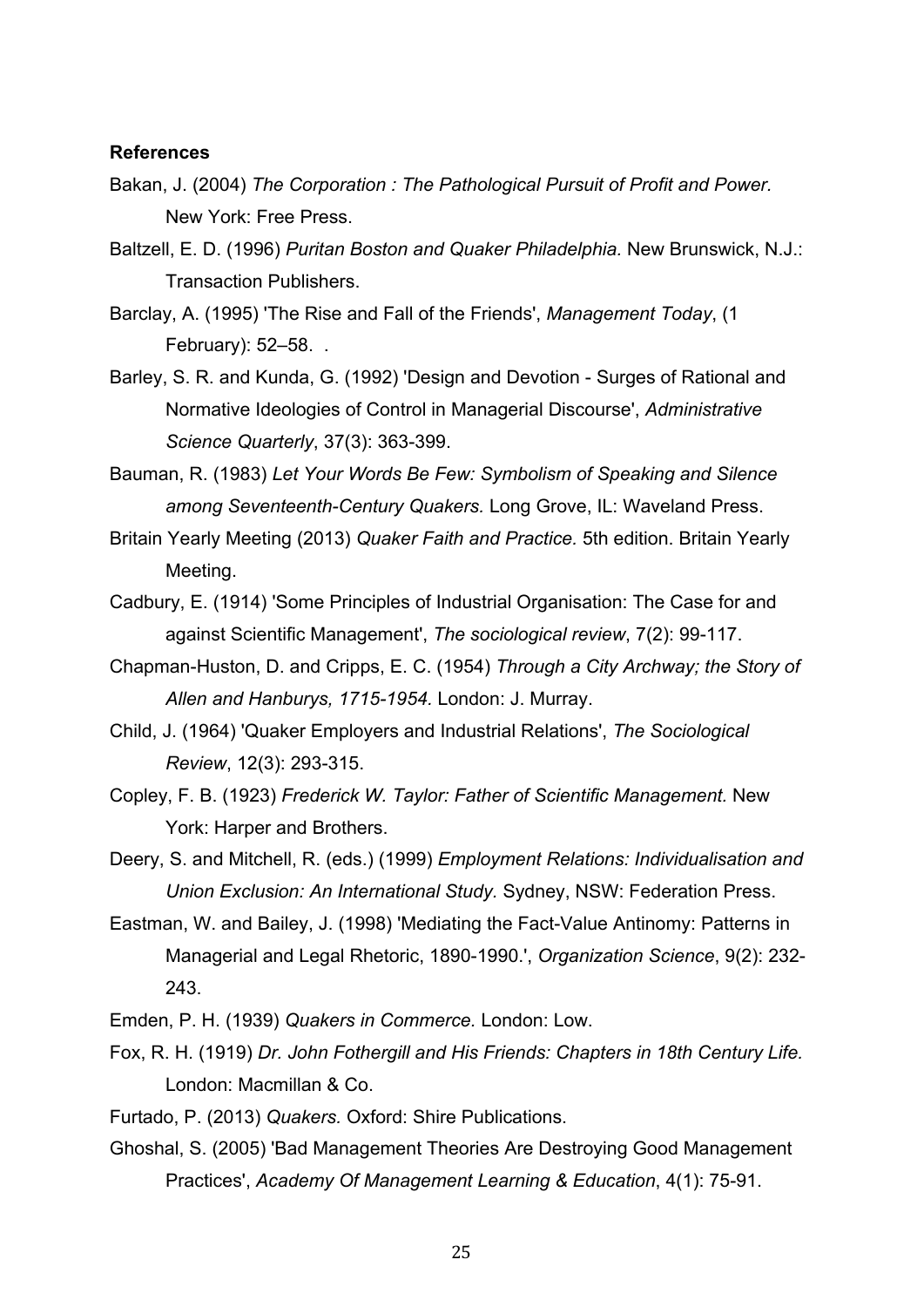- Guillén, M. F. (1994) *Models of Management: Work, Authority, and Organization in a Comparative Perspective.* Chicago: University of Chicago Press.
- Hill, C. (1991) 'Quakers and the English Revolution', in M. Mullett (ed.) *New Light on George Fox, 1624–1691.* York: The Ebor Press.
- Huizinga, J. (1955) *Homo Ludens: A Study of the Play Element in Culture.* Boston, MA: The Beacon Press.
- King, M. (2014) *Quakernomics : An Ethical Capitalism.* London: Anthem Press.
- March, J. G. (1991) 'Exploration and Exploitation in Organizational Learning', *Organization Science*, 2(1): 71–87.
- Morley, B. (1993) *Beyond Consensus : Salvaging Sense of the Meeting.* Wallingford, PA: Pendle Hill.
- Navias, M. (2012) *Quaker Process: For Friends on the Benches.* Philadelphia: Friends Publishing Corporation.
- Parker, M., Cheney, G., Fournier, V. and Land, C. (eds.) (2014) *The Companion to Alternative Organization.* London: Routledge.
- Porter, M. E. (1980) *Competitive Strategy : Techniques for Analyzing Industries and Competitors.* New York: Free Press.
- Porter, M. E. (1991) *The Competitive Advantage of Nations.* New York: The Free Press.
- Pym, J. (1999) *Listening to the Light : How to Bring Quaker Simplicity and Integrity into Our Lives.* London: Rider.
- Raistrick, A. (1950/1968) *Quakers in Science and Industry : Being an Account of the Quaker Contributions to Science and Industry During the 17th and 18th Centuries.* New York: Kelley.
- Raistrick, A. (1953) *Dynasty of Iron Founders; the Darbys and Coalbrookdale.*  London: Longmans.
- Roberts, H. (2004) 'Friends in Business: Researching the History of Quaker Involvement in Industry and Commerce', *Quaker Studies*, 8(2): 172–193.
- Rowlinson, M. (1988) 'The Early Application of Scientific Management by Cadbury', *Business History*, 30(4): 377-395.
- Rowntree, B. S. (1921/1938) *The Human Factor in Business : Further Experiments Industrial Democracy.* [S.l.]: Longmans, Green.
- Rowntree, B. S. (1922) *Industrial Unrest : A Way Out.* London: Longmans, Green & Co.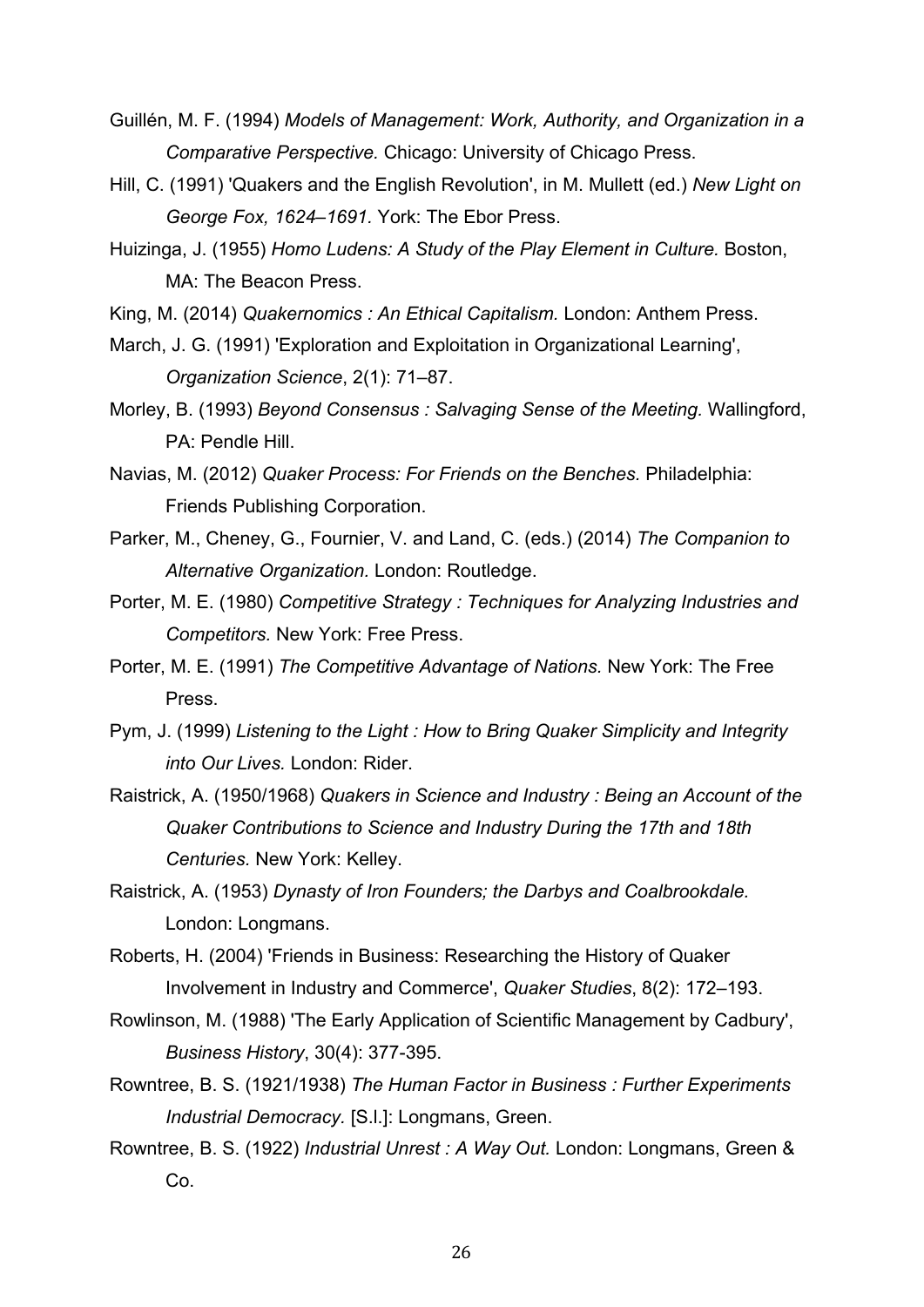- Sheeran, M. J. (1983) *Beyond Majority Rule: Voteless Decisions in the Religious Society of Friends.* Philadelphia: Philadelphia Yearly Meeting of the Religious Society of Friends.
- Shenhav, Y. (1995) 'From Chaos to Systems: The Engineering Foundations of Organization Theory, 1879-1932', *Administrative Science Quarterly*, 40(4): 557-585.
- Shenhav, Y. (1999) *Manufacturing Rationality: The Engineering Foundations of the Managerial Revolution.* Oxford: Oxford University Press.
- Shenhav, Y. and Weitz, E. (2000) 'The Roots of Uncertainty in Organization Theory: A Historical Constructivist Analysis', *Organization*, 7(3): 373-401.

Society of Friends (1802) *Extracts from the Minutes and Advices of the Yearly Meeting of Friends Held in London.* London: Society of Friends.

- Society of Friends (1858a) *Epistles from the Yearly Meeting of Friends, I.* London: Society of Friends.
- Society of Friends (1858b) *Epistles from the Yearly Meeting of Friends, II.* London: Society of Friends.
- Society of Friends (1918) *Foundations of a True Social Order*. London Available at.

Society of Friends (1928) 'Quakerism and Industry'. *Report of the Conference.*  London, Society of Friends.

- Society of Friends (1938) 'Quakerism and Industry'. in J. H. Guy (ed.) *Report of the Conference.* London, Society of Friends.
- Storey, J. and Bacon, N. (1993) 'Individualism and Collectivism: Into the 1990s', *International Journal of Human Resource Management*, 4(3): 665-684.
- Towne, H. R. (1886) 'The Engineer as an Economist', *Transactions, the American Society of Mechanical Engineers*, 7: 428-432.
- Tushman, M. L. and O'Reilly, C. A. (2006) 'Ambidextrous Organizations: Managing Evolutionary and Revolutionary Change', in D. Mayle (ed.) *Managing Innovation and Change.* 3rd ed. London: Sage Publications, 170-184.
- Urwick, L. F. (1962) 'The Father of British Management', *The Manager*, (February): 42–43.
- Veldman, J. and Parker, M. (2012) 'Specters, Inc.: The Elusive Basis of the Corporation', *Business and Society Review*, 117(4): 413-441.
- Veldman, J. and Willmott, H. (2013) 'What Is the Corporation and Why Does It Matter?', *M@n@gement*, 16(5): 605-620.